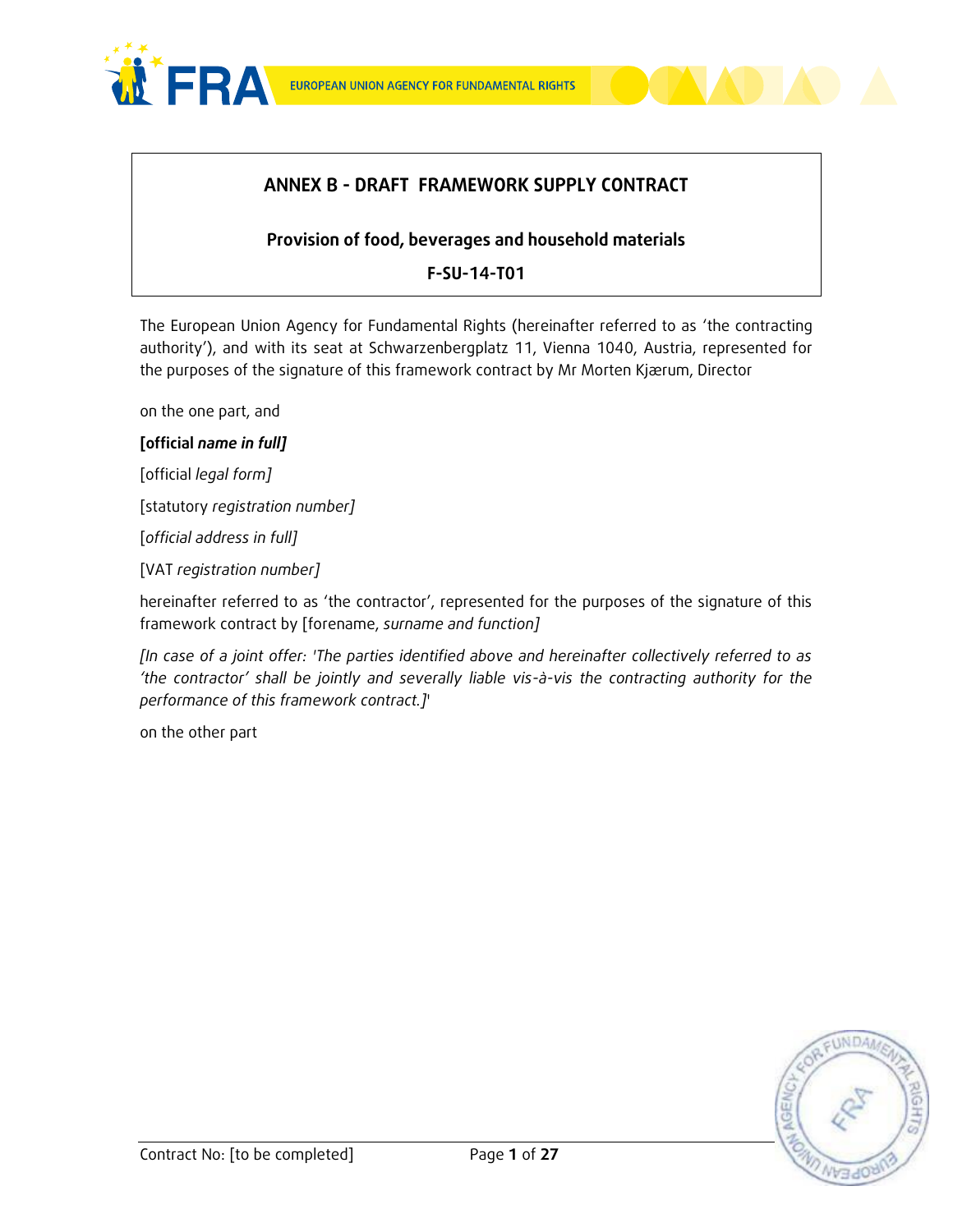#### HAVE AGREED

the **special conditions**, the **general conditions** for supply framework contracts, the **model order form** and the following Annexes:

| Annex I   | Tender and Technical Specifications (Invitation to Tender No F-SU-14-T01 of<br>XX/XX/2014).              |
|-----------|----------------------------------------------------------------------------------------------------------|
| Annex II  | Contractor's Tender of [to be completed] – Original archived at the contracting<br>authority's premises. |
| Annex III | Bank Identification Form and Legal Entities File                                                         |
| Annex IV  | Power of Attorney                                                                                        |

which form an integral part of this framework contract (hereinafter referred to as 'the FWC').

- The terms set out in the special conditions shall take precedence over those in the other parts of the FWC.
- The terms set out in the general conditions shall take precedence over those in the model order form and model specific contract
- The terms set out in the model order form shall take precedence over those in the other annexes.
- The terms set out in the tender specifications (Annex I) shall take precedence over those in the tender (Annex II).
- The terms set out in the framework contract shall take precedence over those in the order forms.

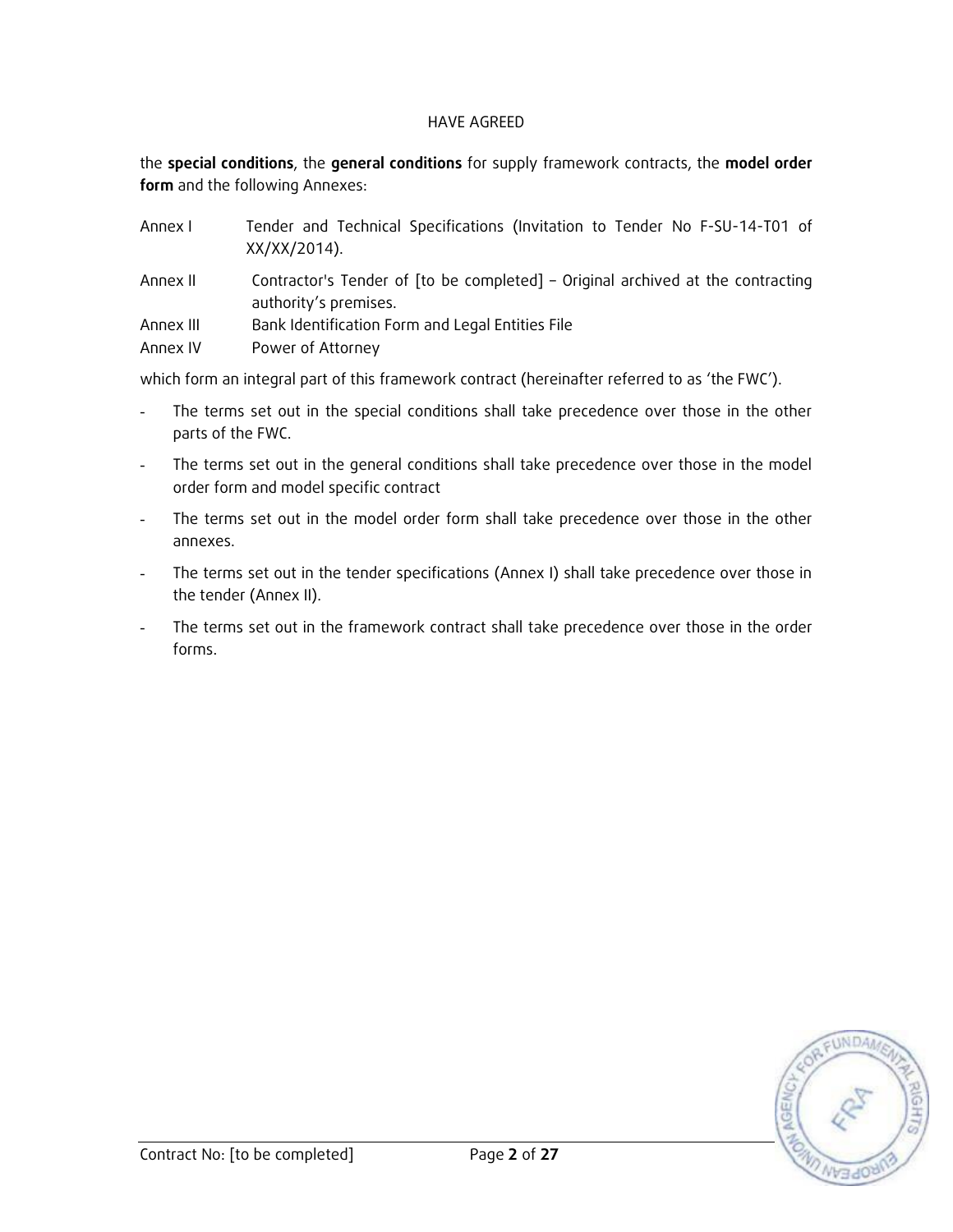## **SPECIAL CONDITIONS**

### **1.1 SUBJECT MATTER**

- **1.1.1** The subject matter of the FWC is the supply of food, beverages and household materials to the contracting authority.
- **1.1.2** Signature of the FWC imposes no obligation on the contracting authority to purchase. Only performance of the FWC through order forms is binding on the contracting authority.

### **1.1.3 Multiple framework contract**

The contractor is selected for a multiple FWC in cascade in [to be completed] position.

### **1.2 ENTRY INTO FORCE AND DURATION**

- **1.2.1** The FWC shall enter into force on the date on which it is signed by the last party.
- **1.2.2** Under no circumstances may performance commence before the date on which the FWC enters into force. Delivery of supplies may under no circumstances begin before the date on which the order form enters into force.
- **1.2.3** The FWC is concluded for a period of one (1) year with effect from the date on which it enters into force. Unless otherwise is specified, all periods specified in the FWC are calculated in calendar days.
- **1.2.4** The order forms shall be returned signed by both parties before the FWC expires.

The FWC shall continue to apply to such order forms after its expiry. They shall be executed no later than six (6) months after its expiry.

### **1.2.5 FWC renewal**

The FWC shall be renewed automatically up to three (3) times under the same conditions, unless written notification to the contrary is sent by one of the parties and received by the other three months before expiry of the period indicated in Article 1.2.3. Renewal does not imply any modification or deferment of existing obligations.

### **1.3 PRICES**

**1.3.1** The maximum amount of the FWC shall be EUR [to *be completed]* excluding VAT. However, this must in no way be construed as a commitment on the contracting authority to purchase for the maximum amount.

Prices of this contract shall be based on the contractor's official price list.

#### **1.3.2 Price revision**

Prices are fixed and not subject to revision.

#### **1.3.3 Official price list**

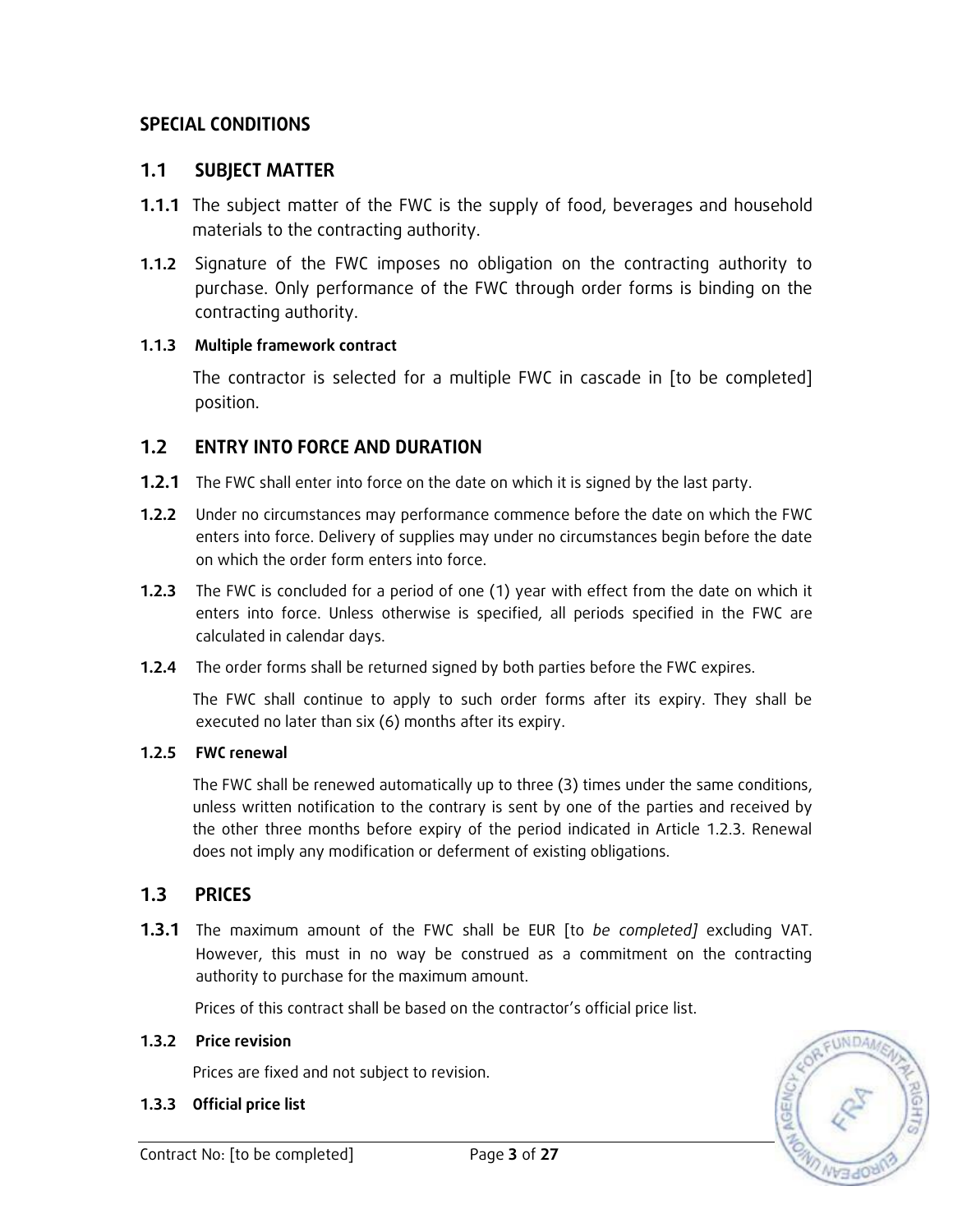- The contractor shall grant the discounts stated in the contractor's financial offer included in annex II to the contracting authority in relation to his official price list.

The constant discount(s) fixed in annex II are applicable to all the accepted updates of the official price list.

The official price list shall be updated as mentioned in annex II. Once the update of the official price list is made available to the contracting authority, the contracting authority must accept or refuse it within one month.

- The official price list will be available in the means specified in annex II

# **1.4 PAYMENT ARRANGEMENTS AND PERFORMANCE OF THE FRAMEWORK CONTRACT**

### **1.4.1 Multiple framework contract in cascade**

Within five working days of an order form being sent by the contracting authority to the contractor, the contracting authority shall receive the completed order form back, duly signed and dated.

Should the contractor be unavailable, it shall give reasons for refusal within the same period and the contracting authority shall be entitled to send the order form to the next contractor on the list. In the event of failure to observe this deadline, the contractor shall be considered unavailable.

The period allowed for the execution of the tasks shall start to run on the date the contractor signs the order form, unless a different date is indicated on the form.

### **1.4.2 Delivery**

The supplies shall be delivered at the place indicated in the order form  $DDP<sup>1</sup>$ . The contractor shall notify the contracting authority of the exact date of delivery at least five (5) days in advance. All deliveries shall be made between 9:00 hrs and 17:00 hrs at the agreed place of delivery.

### **1.4.3 Pre-financing**

-

No pre-financing payments are foreseen.

### **1.4.4 Payment of the balance**

The contractor shall submit an invoice for payment of the balance.

The contracting authority shall make the payment within thirty (30) days from receipt of the invoice.

 $1$  DDP = Delivered Duty Paid = maximum obligations lie with the contractor: The contractor has to bear all costs and risks involved in delivering goods to destination.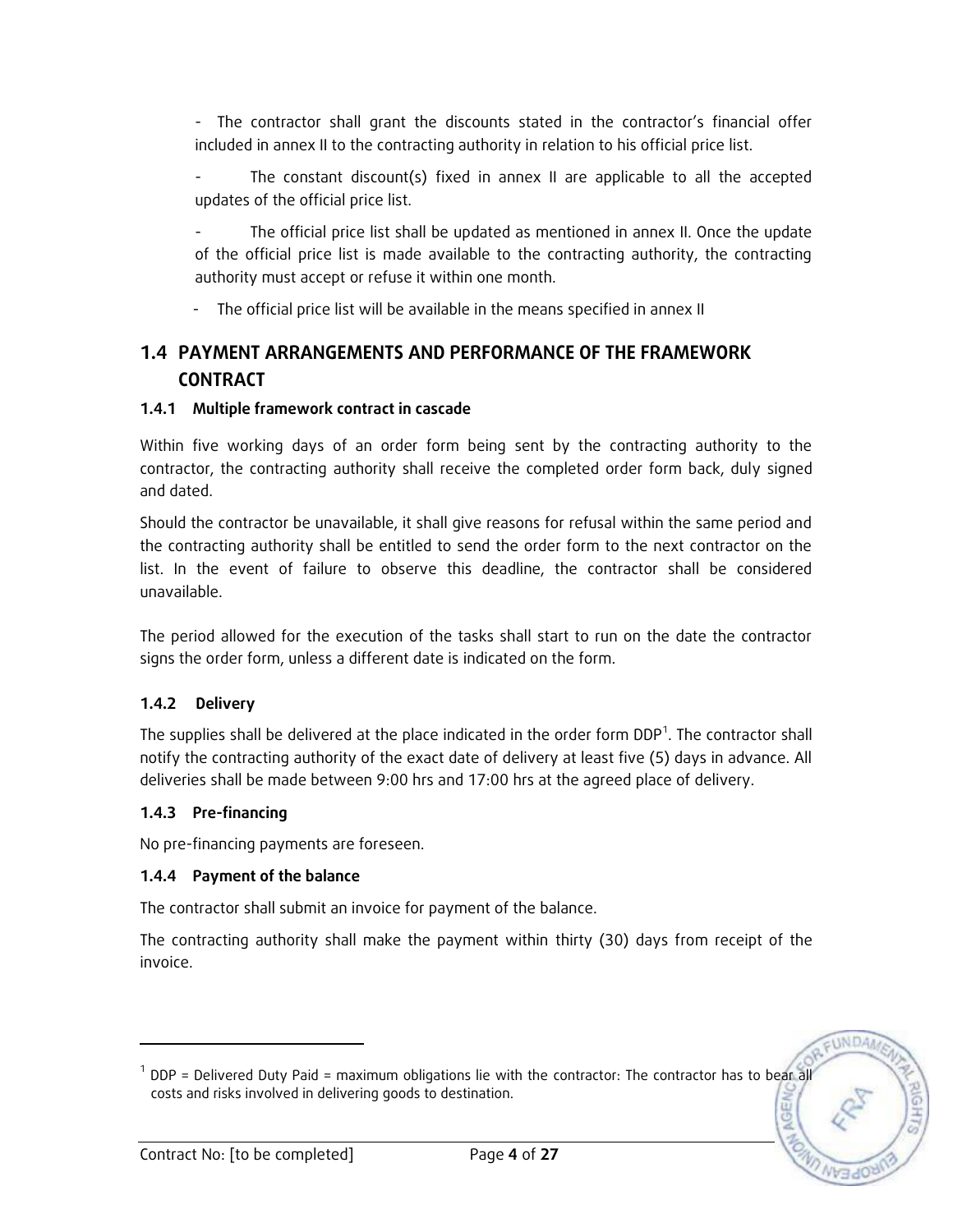# **1.5 BANK ACCOUNT**

Payments shall be made to the contractor's bank account denominated in euro, identified as follows:

Name of bank: [to *be completed]* Full address of branch: [ to *be completed]* Exact designation of account holder: [ to *be completed]* Full account number including bank codes: [ to *be completed]* IBAN code: [ to *be completed]* BIC code: [ to *be completed]*

# **1.6 COMMUNICATION DETAILS AND DATA CONTROLLER**

For the purpose of Article 2.6, the data controller shall be the European Union Fundamental Rights Agency.

Communications shall be sent to the following addresses:

Contracting authority:

European Union Agency for Fundamental Rights to the attention of Mr. Constantinos Manolopoulos Schwarzenbergplatz 11, Vienna 1040, Austria E-mail: [procurement@fra.europa.eu](mailto:procurement@fra.europa.eu)

Contractor:

Mr/Mrs/Ms *[complete]*

[Function]

[Company *name]*

[*Official address in full]*

[Email]

# **1.7 APPLICABLE LAW AND SETTLEMENT OF DISPUTES**

- **1.7.1** The FWC shall be governed by Union Law, complemented, where necessary, by the national law of Austria.
- **1.7.2** Any dispute between the parties in relation to the interpretation, application or validity of the FWC which cannot be settled amicably shall be brought before the Court of Justice of the European Union.

# **1.8 EXPLOITATION OF THE RESULTS OF THE FWC**

Not applicable.

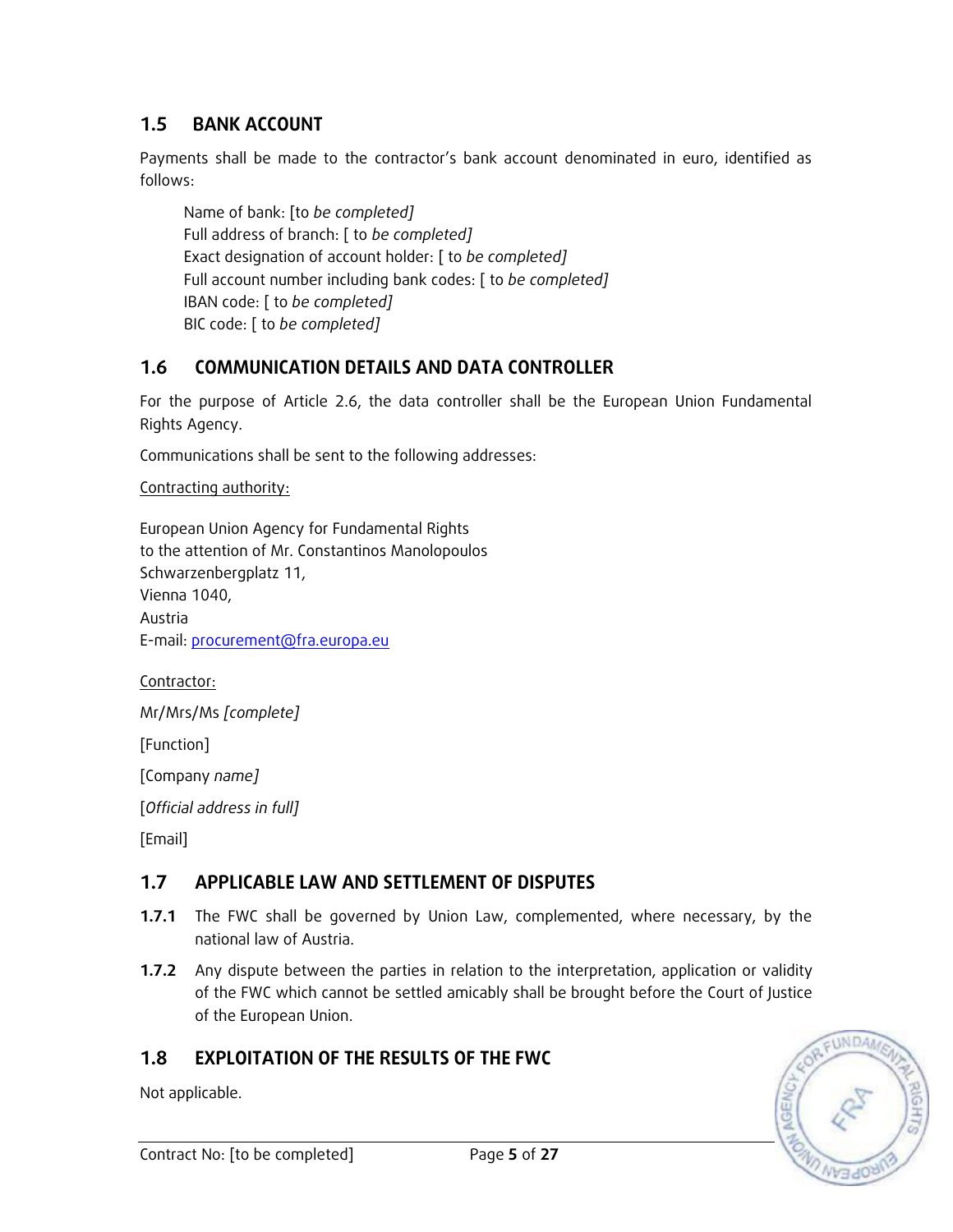### **1.9 TERMINATION BY EITHER PARTY**

Either party may, unilaterally and without being required to pay compensation, terminate either the FWC or the FWC and order forms by formally notifying the other party and by giving one month's notice. Should the contracting authority terminate the FWC or order forms, the contractor shall only be entitled to payment corresponding to the supplies ordered and delivered before the termination date. The first paragraph of Article 2.13.3 shall apply.

# **1.10 FISCAL PROVISIONS**

The contracting authority is in respect of its financial interest in this FWC exempt from all duties and taxes, including value added tax.

The contractor is subject to Value Added Tax. The Value Added Tax registration No. of the contractor is: [to be completed].

If the contractor is not exempt from Value Added and other Taxes, he shall make available to the contracting authority, upon request, all supporting documents which the contracting authority might need in order to apply to the tax authorities for the reimbursement pursuant to Articles 3 and 4 of the Protocol on the Privileges and Immunities of the European Union of any duties and taxes paid in the course of the performance of this FWC.

Where the contractor is exempt from Value Added Tax, he is required to submit proof from to this effect from his tax authorities or by a professional, who enjoys special public trust (certified accountant, attorney).

If the FWC is subject to VAT outside Austria, but within the scope of application of Council Directive 2006/112/EC, the contractor declares to accept (for submission to the relevant tax authorities) the duly completed form according to Art. 151 of the specified directive, and to invoice the contracting authority the net price of the contract i.e. excluding VAT. In this case, the contracting authority will only pay the net price of the FWC.

### **SIGNATURES**

| For the Contractor,            | For the Contracting authority,  |  |  |  |  |  |  |
|--------------------------------|---------------------------------|--|--|--|--|--|--|
| [name]                         | Morten Kjærum                   |  |  |  |  |  |  |
| [function]                     | Director                        |  |  |  |  |  |  |
|                                | signature[s]: www.assetting.com |  |  |  |  |  |  |
| Done at date:                  | Done at Vienna date:            |  |  |  |  |  |  |
| In duplicate in English.       |                                 |  |  |  |  |  |  |
|                                |                                 |  |  |  |  |  |  |
| Contract No: [to be completed] | Page 6 of 27                    |  |  |  |  |  |  |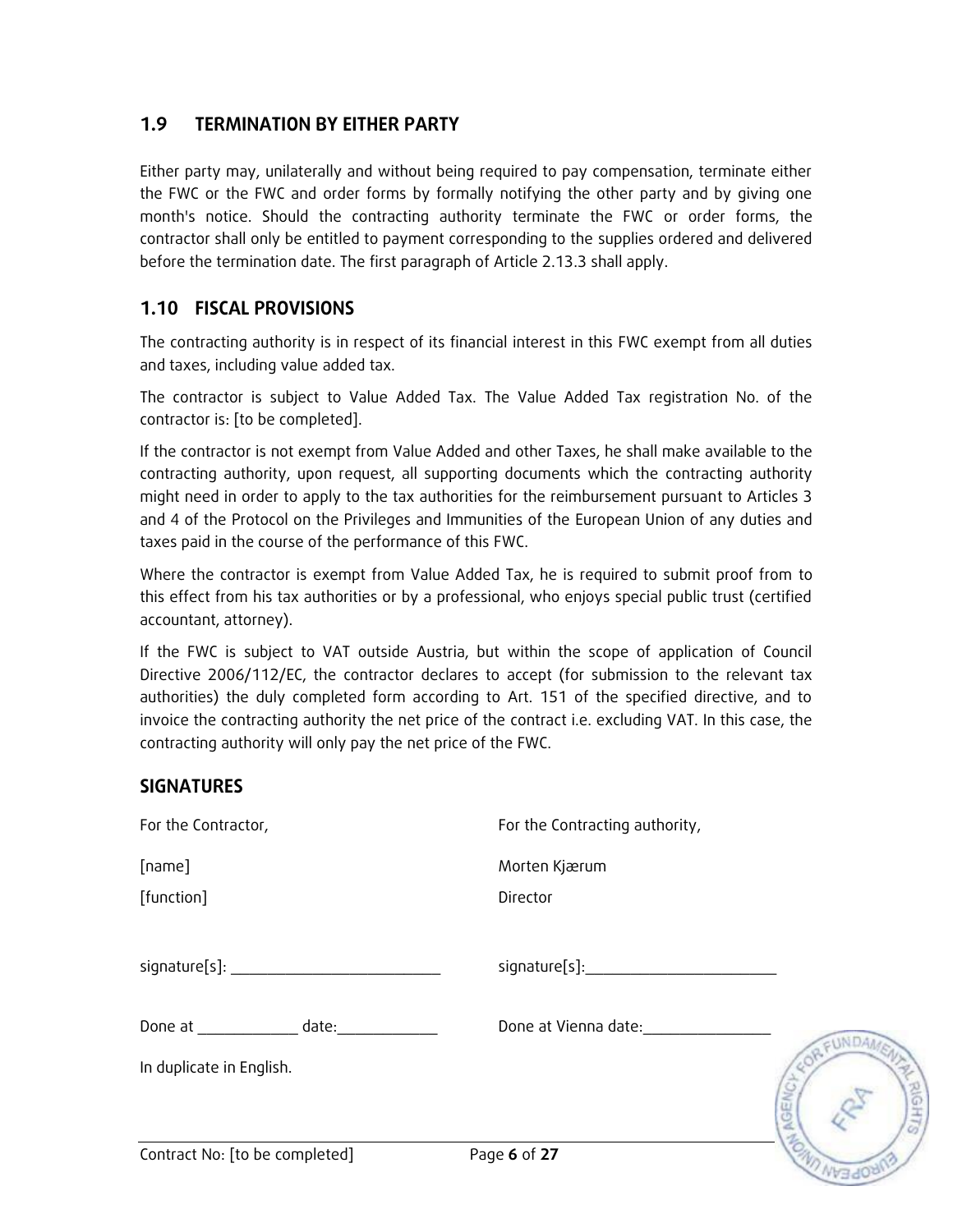# **2 GENERAL CONDITIONS FOR SUPPLY FRAMEWORK CONTRACTS**

# **2.1 PERFORMANCE OF THE FWC**

Whenever the contracting authority wishes products to be supplied, it shall send an order form to the contractor, in duplicate, specifying the terms of supply of the products, such as quantity, designation, quality, price, place of delivery and time allowed for delivery, in accordance with the conditions laid down in the FWC.

Within the period indicated in Article 1.4, the contractor shall return one original of the order form, duly signed and dated, thereby acknowledging receipt of the order form and acceptance of the terms.

### **2.1.1 Delivery**

(a) Time allowed for delivery

The time allowed for delivery shall be calculated in accordance with Article 1.4.

(b) Date, time and place of delivery

The contracting authority shall be notified in writing of the exact date of delivery within the period indicated in Article 1.4. All deliveries shall be made at the agreed place of delivery during the hours indicated in Article 1.4.

The contractor shall bear all costs and risks involved in delivering the supplies to the place of delivery.

(c) Consignment note

Each delivery shall be accompanied by a consignment note in duplicate, duly signed and dated by the contractor or his carrier, giving the order form number and particulars of the supplies delivered. One copy of the consignment note shall be countersigned by the contracting authority and returned to the contractor or to his carrier.

### **2.1.2 Certificate of conformity**

Signature of the consignment note by the contracting authority, as provided for in point (c) of Article 2.1.1 is simply an acknowledgment of the fact that that the delivery took place and in no way implies conformity of the supplies with the order form.

Conformity of the supplies delivered shall be evidenced by the signature of a certificate to this effect by the contracting authority no later than one month after the date of delivery, unless otherwise specified in the special conditions or in the tender specifications (Annex I).

Conformity shall be declared only where the conditions laid down in the FWC and in the order form are satisfied and the supplies conform to the tender specifications (Annex I).

Where, for reasons attributable to the contractor, the contracting authority is unable to accept the supplies, the contractor shall be notified in writing at the latest by the deadline for conformity.

FUNDA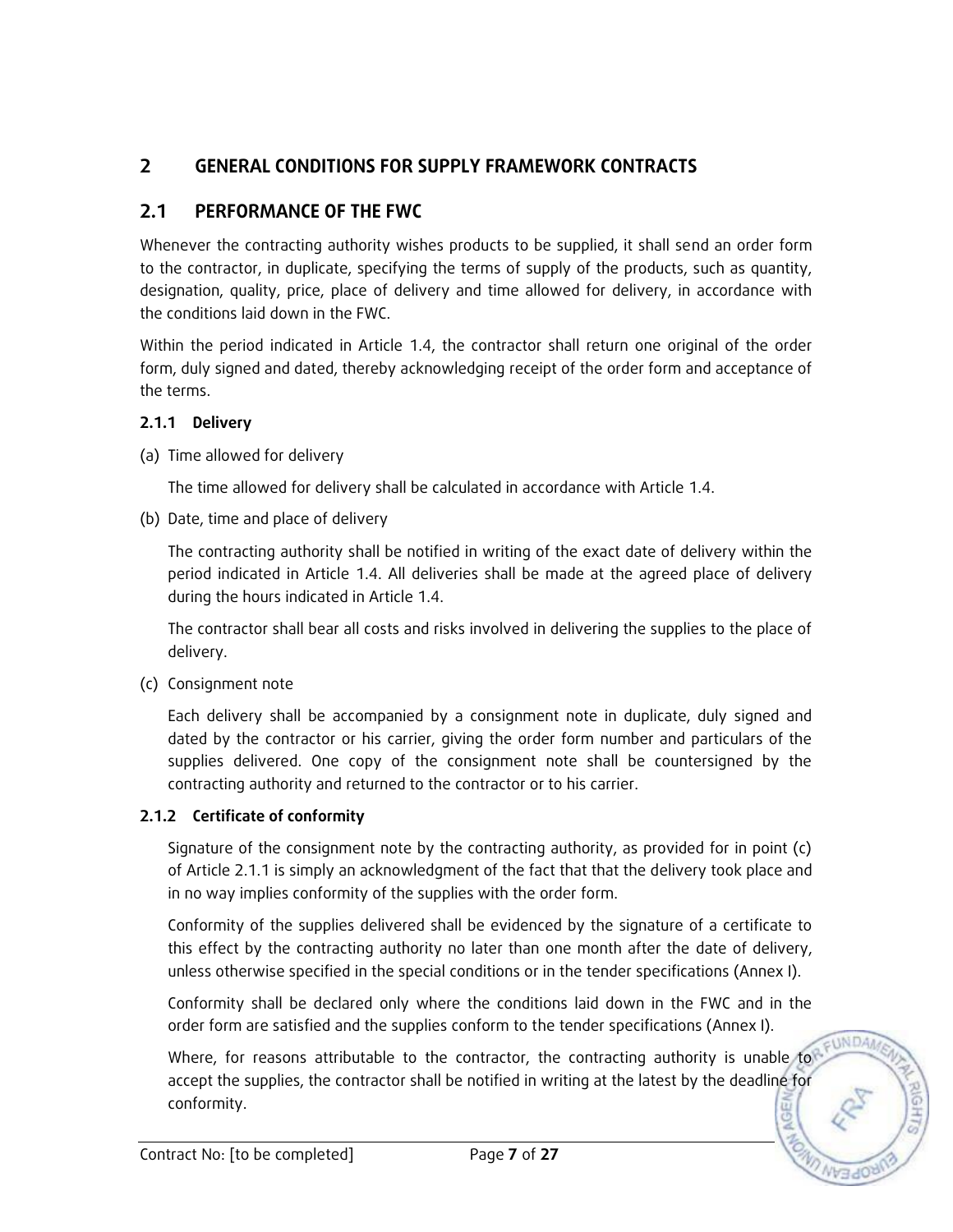### **2.1.3 Conformity of the supplies delivered with the FWC**

- (a) The supplies delivered by the contractor to the contracting authority must be in conformity in quantity, quality, price and packaging with the FWC and the relevant order form.
- (b) The supplies delivered must:
	- (i) correspond to the description given in the tender specifications (Annex I) and possess the characteristics of the supplies provided by the contractor to the contracting authority as a sample or model;
	- (ii) be fit for any specific purpose required of them by the contracting authority and made known to the contractor at the time of conclusion of this FWC and accepted by the contractor;
	- (iii) be fit for the purposes for which supplies of the same type are normally used;
	- (iv) demonstrate the quality and performance which are normal in supplies of the same type and which the contracting authority can reasonably expect, given the nature of the supplies and taking into account any public statements on the specific characteristics of the supplies made by the contractor, the producer or its representative, particularly in advertising or on labelling;
	- (v) be packaged according to the usual method for supplies of the same type or, failing this, in a way designed to preserve and protect them.

#### **2.1.4 Remedy**

- (a) The contractor shall be liable to the contracting authority for any lack of conformity which exists at the time the supplies are verified.
- (b) In case of lack of conformity, without prejudice to Article 2.11 regarding liquidated damages applicable to the total price of the supplies concerned, the contracting authority shall be entitled:
	- (i) either to have the supplies brought into conformity, free of charge, by repair or replacement;
	- (ii) or to have an appropriate reduction made in the price.
- (c) Any repair or replacement shall be completed within a reasonable time and without any significant inconvenience to the contracting authority, taking account of the nature of the supplies and the purpose for which they are required by the contracting authority.
- (d) The term 'free of charge' in paragraph (b) refers to the costs incurred to bring the supplies into conformity, particularly the cost of postage, labour and materials.

### **2.1.5 Assembly**

If required by the tender specifications (Annex I), the contractor shall assemble the supplies FUNDA delivered within a period of one month unless otherwise specified in the special conditions.

Any lack of conformity resulting from incorrect installation of the supplies delivered shall be deemed to be equivalent to lack of conformity of the supplies if installation forms part of the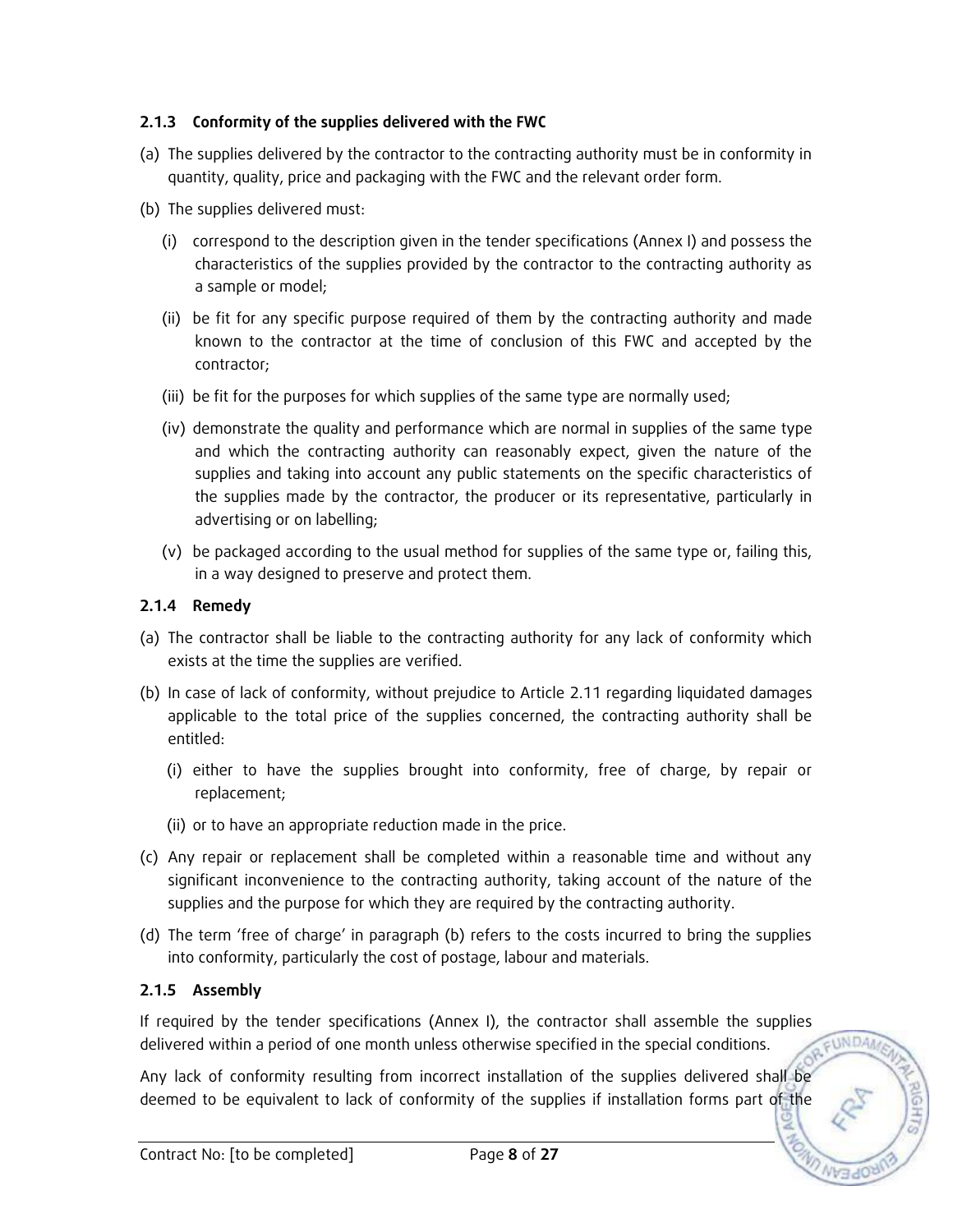FWC and the supplies were installed by the contractor or under his responsibility. This shall apply equally if the product was to be installed by the contracting authority and was incorrectly installed owing to a shortcoming in the installation instructions.

### **2.1.6 Services provided to supplies**

If required by the tender specifications (Annex I), services to supplies shall be provided accordingly.

### **2.1.7 General provisions concerning supplies**

(a) Packaging

The supplies shall be packaged in strong boxes or crates or in any other way that ensures that the contents remain intact and prevents damage or deterioration. Packaging, pallets, etc., including contents, shall not weigh more than 500 kg.

Unless otherwise specified in the special conditions or in the tender specifications (Annex I), pallets shall be considered as one way packaging and shall not be returned. Each box shall be clearly labelled with the following information:

- (i) Name of contracting authority and address for delivery;
- (ii) name of contractor;
- (iii) description of contents;
- (iv)date of delivery;
- (v) number and date of order form;
- (vi)EC code number of article.
- (b) Guarantee

The supplies shall be guaranteed against all defects in manufacture or materials for two years from the date of delivery, unless provision is made for a longer period in the tender specifications (Annex I).

The contractor shall guarantee that any permits and licences required for manufacturing and selling the supplies have been obtained.

The contractor shall replace at his own expense, within a reasonable time limit to be determined by agreement between the parties, any items which become damaged or defective in the course of normal use during the guarantee period.

The contractor is responsible for any conformity defect which exists at the time of delivery, even if this defect does not appear until a later date.

The contractor is also responsible for any conformity defect which occurs after delivery and is ascribable to non-compliance with his obligations, including failure to provide a guarantee that, for a certain period, supplies used for the purposes for which they are normally used or EUNDA for a specific purpose will preserve their qualities or characteristics as specified.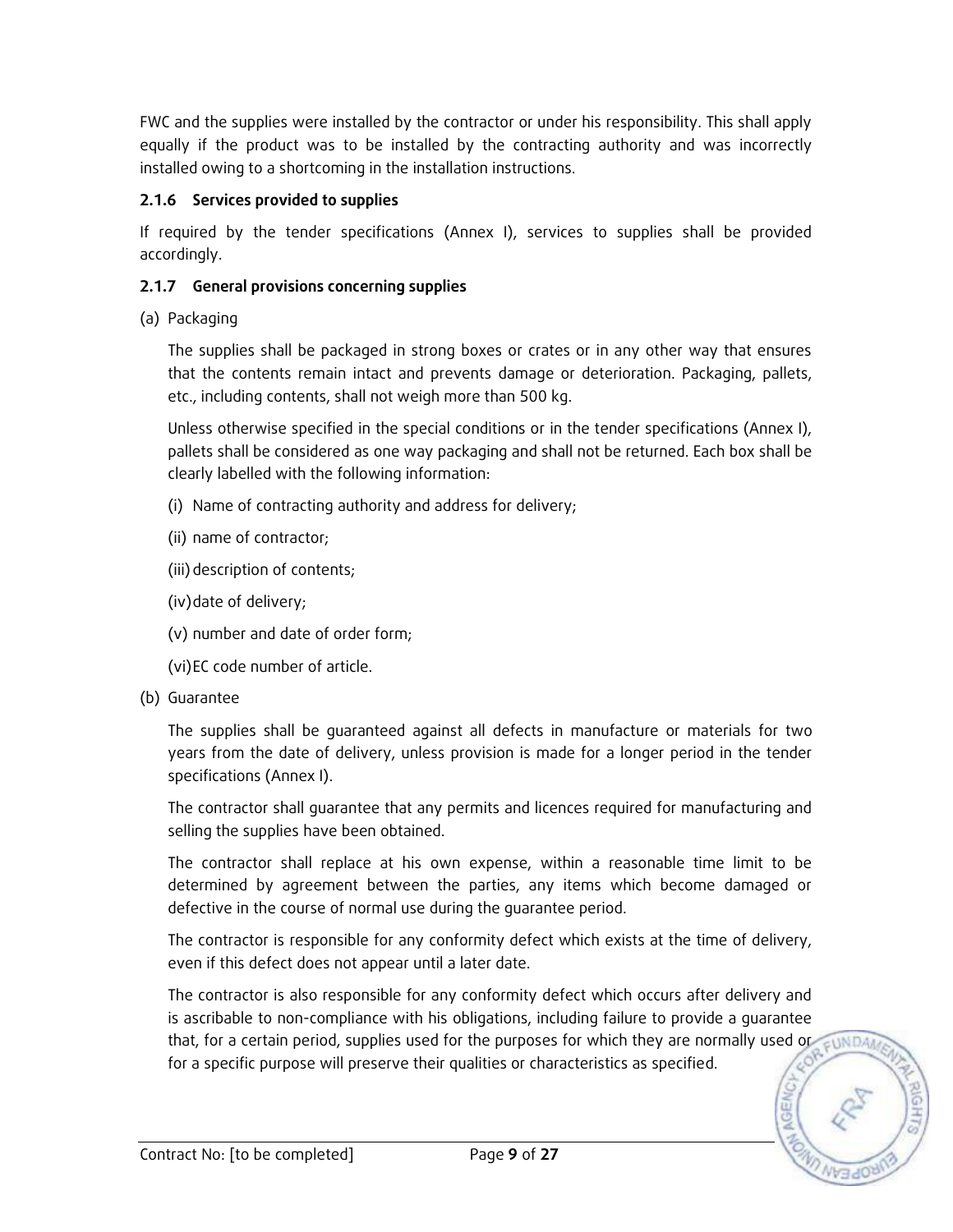If part of an item is replaced, the replacement part shall be guaranteed under the same terms and conditions for a further period of the same duration as that specified above.

If a defect is found to originate in a systematic flaw in design, the contractor must replace or modify all identical parts incorporated in the other supplies that are part of the order, even though they may not have been the cause of any incident. In this case, the guarantee period shall be extended as stated above.

### **2.1.8 General provisions on performance of the FWC**

- (a) The contractor shall perform the FWC to the highest professional standards.
- (b) The contractor shall be solely responsible for taking the necessary steps to obtain any permit or licence required for performance of the FWC under the laws and regulations in force at the place where the order forms are to be executed.
- (c) Any reference made to the contractor's personnel in the contract shall relate exclusively to individuals involved in the performance of the FWC.
- (d) The contractor must ensure that any personnel performing the FWC possesses the professional qualifications and experience required for execution of the order forms assigned to it.
- (e) The contractor shall neither represent the contracting authority nor behave in any way that would give such an impression. The contractor shall inform third parties that it does not belong to the European public service.
- (f) The contractor shall be solely responsible for the personnel who executes the tasks assigned to the contractor.

The contractor shall stipulate the following employment or service relationships with its personnel:

- (i) personnel executing the tasks assigned to the contractor may not be given orders directly by the contracting authority;
- (ii) the contracting authority may not under any circumstances be considered to be the employer of the personnel referred to in point (i) and the personnel shall undertake not to invoke against the contracting authority any right arising from the contractual relationship between the contracting authority and the contractor.
- (g) In the event of disruption resulting from the action of a one of the contractor's personnel working on the contracting authority's premises or in the event that the expertise of a member of the contractor's personnel fails to correspond to the profile required by the FWC, the contractor shall replace him without delay. The contracting authority shall have the right to make a reasoned request for the replacement of such personnel. The replacement personnel must have the necessary qualifications and be capable of performing the FWC under the same contractual conditions. The contractor shall be responsible for any delay in **FUNDAM** the execution of the order forms resulting from the replacement of personnel.
- (h) Should the execution of the FWC be directly or indirectly hampered, either partially or totally, by any unforeseen event, action or omission, the contractor shall immediately and at its own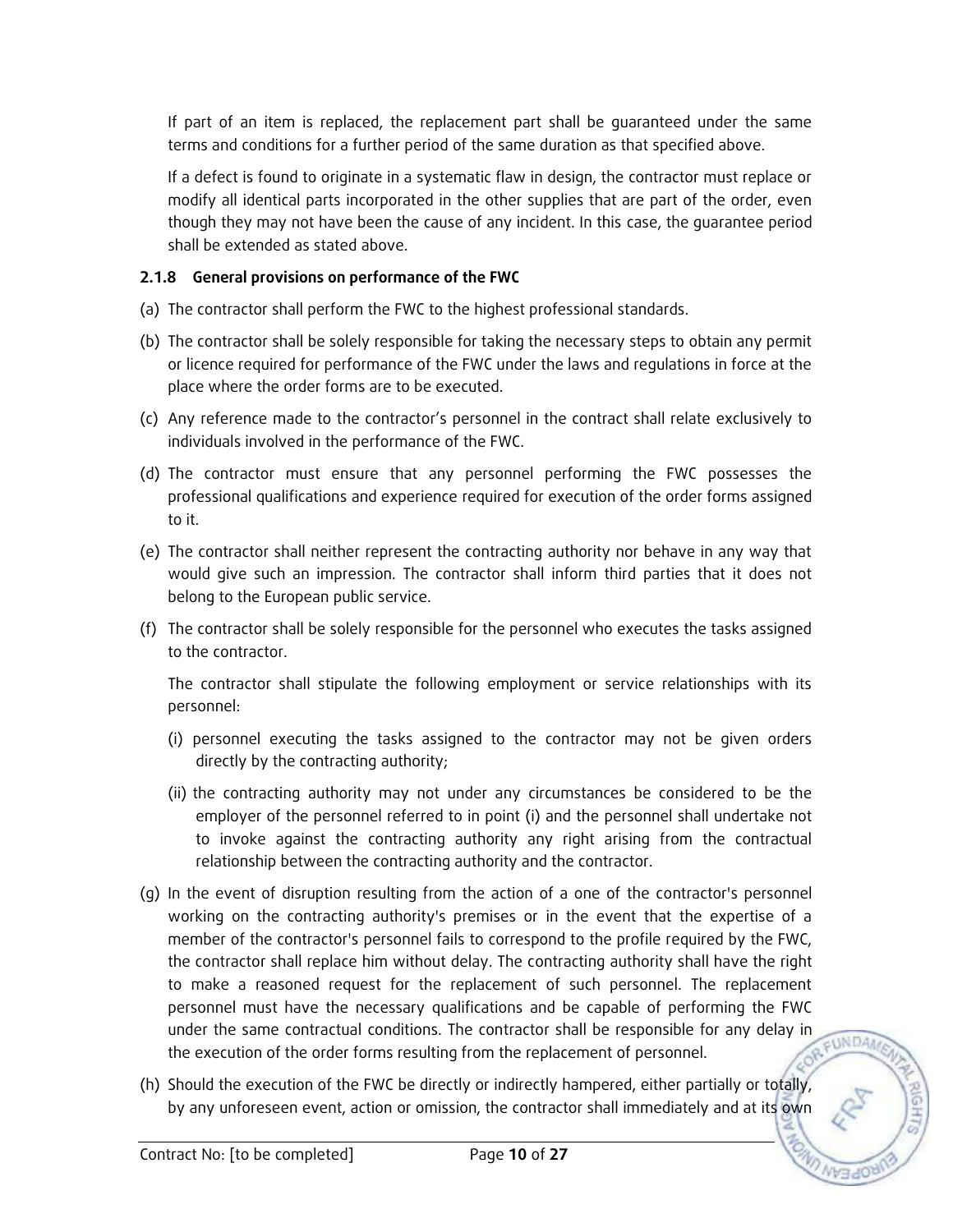initiative record it and report it to the contracting authority. The report shall include a description of the problem and an indication of the date on which it started and of the remedial action taken by the contractor to ensure full compliance with its obligations under this FWC. In such an event the contractor shall give priority to solving the problem rather than determining liability.

(i) Should the contractor fail to perform its obligations under the FWC, the contracting authority may without prejudice to its right to terminate the FWC reduce or recover payments in proportion to the scale of the unperformed obligations. In addition, the contracting authority may claim compensation or impose liquidated damages in accordance with Article 2.11.

# **2.2 MEANS OF COMMUNICATION**

- **2.2.1** Any communication relating to the FWC or to its performance shall be made in writing and shall bear the FWC number. Any communication is deemed to have been made when it is received by the receiving party unless otherwise provided for in this contract.
- **2.2.2** Electronic communication shall be deemed to have been received by the parties on the day of dispatch of that communication provided it is sent to the addressees listed in Article 1.6. Without prejudice to the preceding, if the sending party receives a message of non-delivery to or of absence of the addressee, it shall make every effort to ensure the actual receipt of such communication by the other party.

Electronic communication shall be confirmed by an original signed paper version of that communication if requested by any of the parties provided that this request is submitted without unjustified delay. The sender shall send the original signed paper version without unjustified delay

**2.2.3** Mail sent using the postal services is deemed to have been received by the contracting authority on the date on which it is registered by the department responsible referred to in Article 1.6.

Any formal notification shall be made by registered mail with return receipt or equivalent, or by equivalent electronic means.

# **2.3 LIABILITY**

- **2.3.1** The contractor shall be solely responsible for complying with any legal obligations incumbent on it.
- **2.3.2** The contracting authority shall not be held liable for any damage caused or sustained by the contractor, including any damage caused by the contractor to third parties during or as a consequence of performance of the FWC, except in the event of wilful misconduct or gross negligence on the part of the contracting authority.
- **2.3.3** The contractor shall be held liable for any loss or damage sustained by the contracting authority in performance of the FWC, including in the event of subcontracting, and for FUNDA any claim by a third party, but only to an amount not exceeding three times the total amount of the relevant order form. Nevertheless, if the damage or loss is caused by the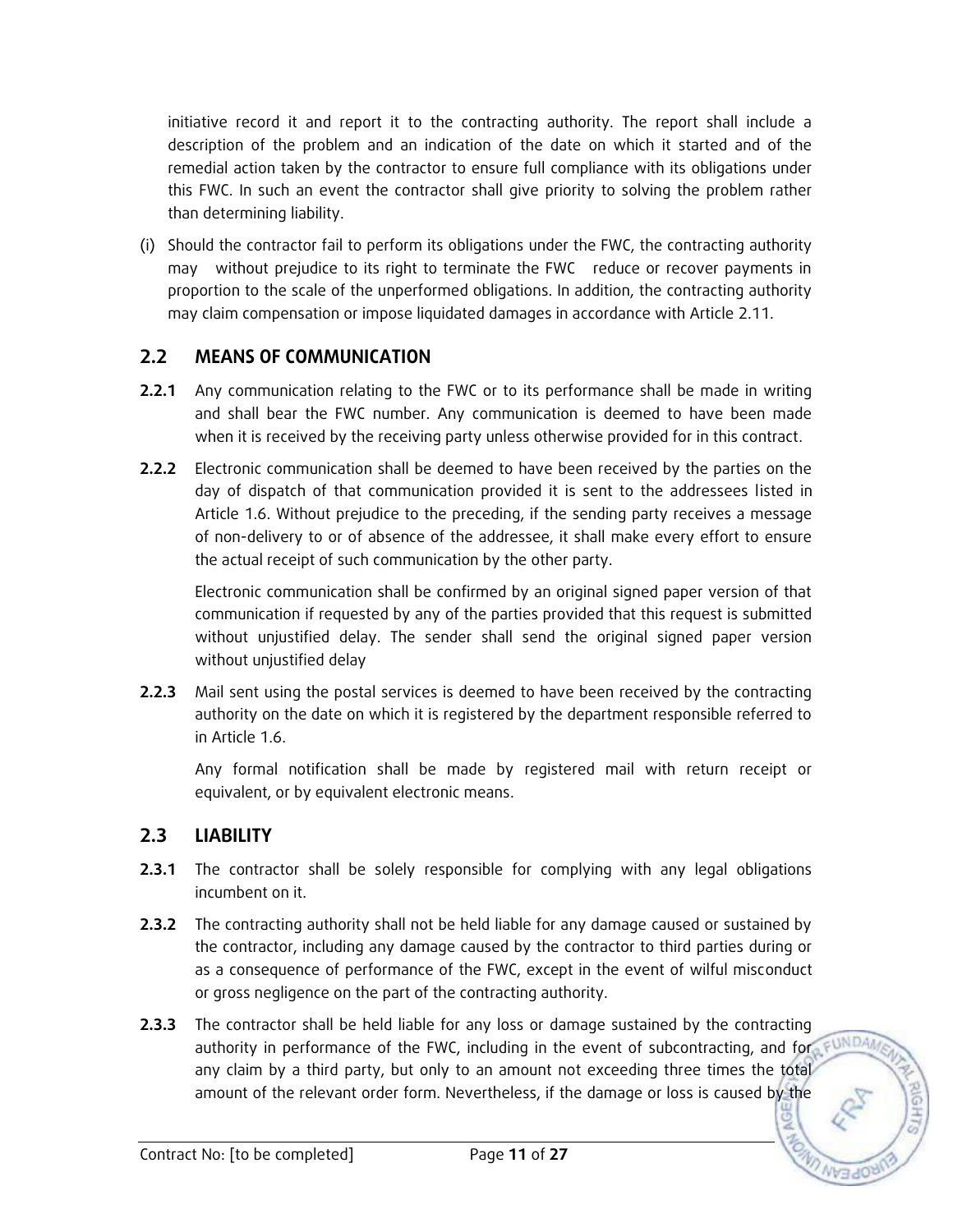gross negligence or wilful misconduct of the contractor or of its personnel or subcontractors, the contractor shall have unlimited liability for the amount of the damage or loss.

- **2.3.4** The contractor shall indemnify and hold the Union harmless for all damages and costs incurred due to any claim. The contractor shall provide compensation in the event of any action, claim or proceeding brought against the contracting authority by a third party as a result of damage caused by the contractor during the performance of the FWC. In the event of any action brought by a third party against the contracting authority in connection with the performance of the FWC, the contractor shall assist the contracting authority. Such expenditure incurred by the contractor may be borne by the contracting authority.
- **2.3.5** The contractor shall take out an insurance policy against risks and damage relating to the performance of the FWC, if required by the relevant applicable legislation. It shall take out supplementary insurance as reasonably required by standard practice in the industry. A copy of all the relevant insurance contracts shall be sent to the contracting authority should it so request.

# **2.4 CONFLICT OF INTERESTS**

- **2.4.1** The contractor shall take all the necessary measures to prevent any situation of conflict of interest. Such situation arises where the impartial and objective performance of the FWC is compromised for reasons involving economic interest, political or national affinity, family or emotional ties, or any other shared interest.
- **2.4.2** Any situation constituting or likely to lead to a conflict of interest during the performance of the FWC shall be notified to the contracting authority in writing without delay. The contractor shall immediately take all the necessary steps to rectify the situation. The contracting authority reserves the right to verify that the steps taken are appropriate and may require that additional steps be taken within a specified deadline.
- **2.4.3** The contractor declares that it has not granted and will not grant, has not sought and will not seek, has not attempted and will not attempt to obtain and has not accepted and will not accept, any advantage, financial or in kind, to or from any party whatsoever, when such advantage constitutes an illegal practice or involves corruption, either directly or indirectly, in so far as it serves as an incentive or reward relating to the performance of the FWC.
- **2.4.4** The contractor shall pass on all the relevant obligations in writing to its personnel and to any natural person with the power to represent it or take decisions on its behalf and ensure that it is not placed in a situation which could give rise to conflicts of interest. The contractor shall also pass on all the relevant obligations in writing to third parties involved in the performance of the FWC including subcontractors.

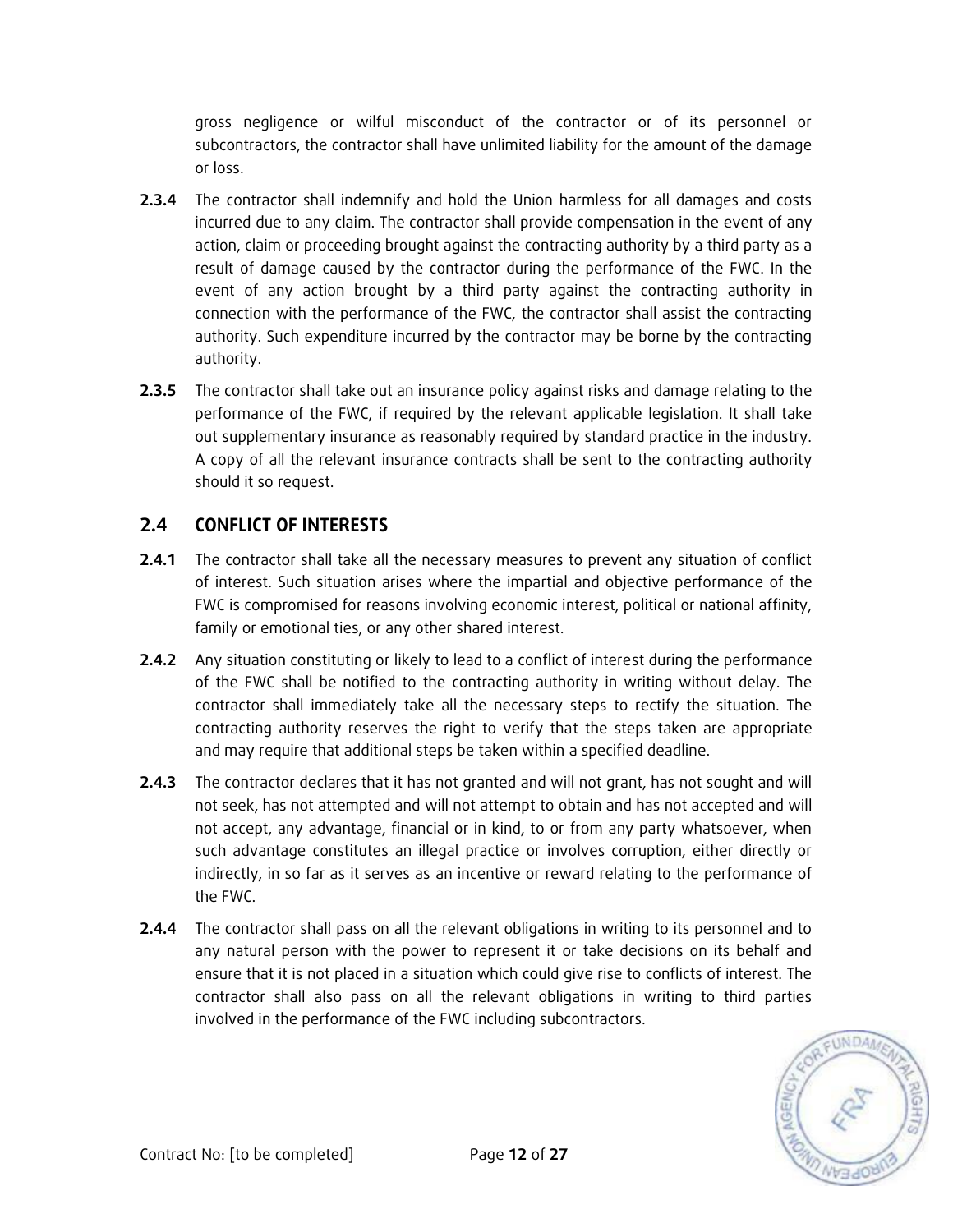## **2.5 CONFIDENTIALITY**

**2.5.1.** The contracting authority and the contractor shall treat with confidentiality any information and documents, in any form, disclosed in writing or orally in relation to the performance of the FWC and identified in writing as confidential.

The contractor shall:

- (a) not use confidential information and documents for any purpose other than fulfilling its obligations under the FWC, order form or specific contract without prior written agreement of the contracting authority;
- (b) ensure the protection of such confidential information and documents with the same level of protection it uses to protect its own confidential information, but in no case any less than reasonable care;
- (c) not disclose directly or indirectly confidential information and documents to third parties without prior written agreement of the contracting authority.
- **2.5.2** The confidentiality obligation set out in Article 2.5.1 shall be binding on the contracting authority and the contractor during the performance of the FWC and for five years starting from the date of the payment of the balance unless:
	- (a) the disclosing party agrees to release the other party from the confidentiality obligation earlier;
	- (b) the confidential information becomes public through other means than in breach of the confidentiality obligation, through disclosure by the party bound by that obligation;
	- (c) the disclosure of the confidential information is required by law.
- **2.5.3** The contractor shall obtain from any natural person with the power to represent it or take decisions on its behalf, as well as from third parties involved in the performance of the FWC, order form or specific contract an undertaking that they will comply with the confidentiality obligation set out in Article 2.5.1.

### **2.6 PROCESSING OF PERSONAL DATA**

**2.6.1** Any personal data included in the contract shall be processed pursuant to Regulation (EC) 45/2001 of the European Parliament and of the Council of 18 December 2000 on the protection of individuals with regard to the processing of personal data by the cuning Community institutions and bodies and on the free movement of such data. Such data shall be processed by the data controller solely for the purposes of the performance,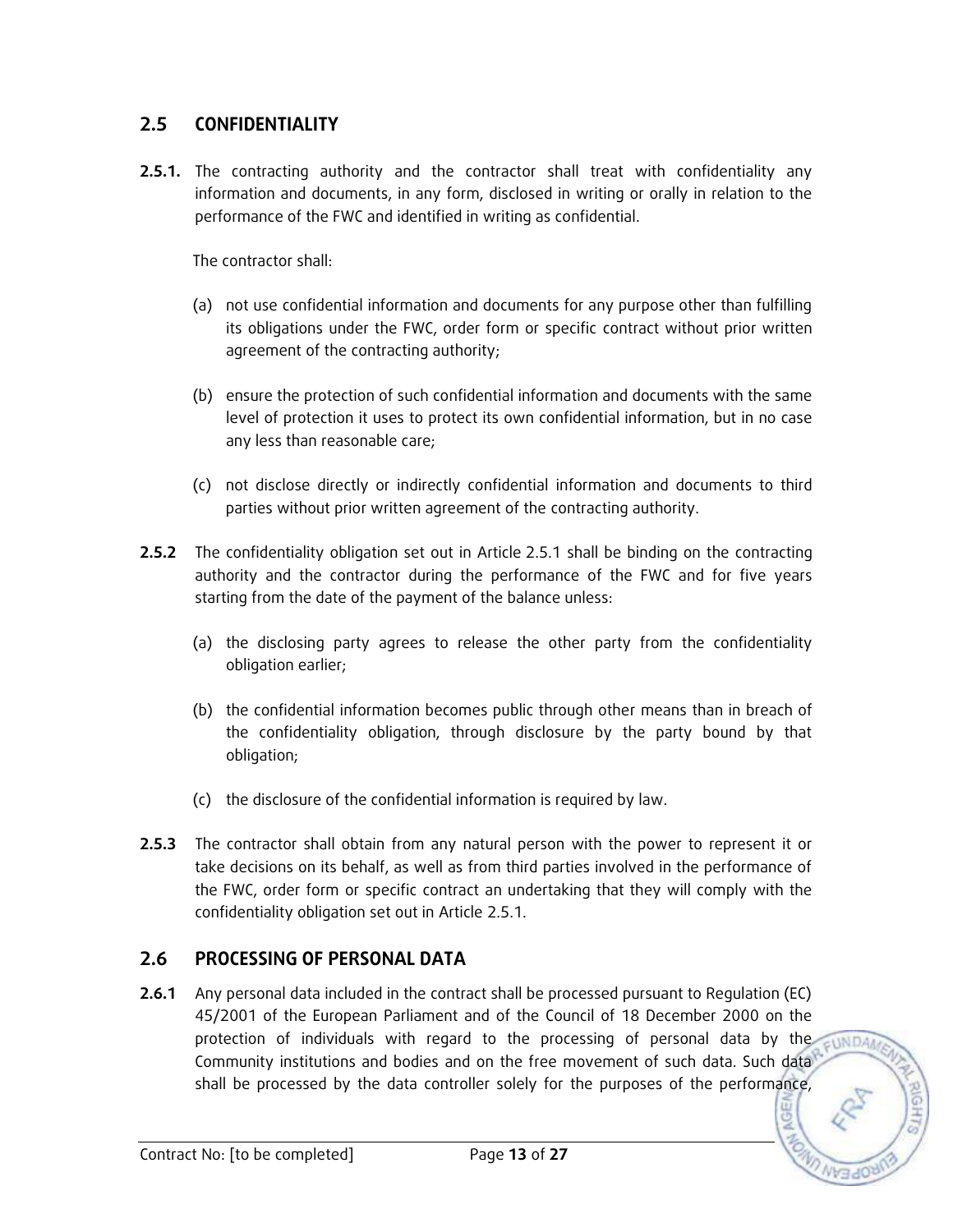management and monitoring of this FWC without prejudice to its possible transmission to the bodies charged with monitoring or inspection tasks in application of Union law.

- **2.6.2** The contractor shall have the right to access its personal data and the right to rectify any such data. The contractor should address any queries concerning the processing of its personal data to the data controller.
- **2.6.3** The contractor shall have right of recourse at any time to the European Data Protection Supervisor.
- **2.6.4** Where the FWC requires the processing of personal data by the contractor, the contractor may act only under the supervision of the data controller, in particular with regard to the purposes of the processing, the categories of data which may be processed, the recipients of the data and the means by which the data subject may exercise his rights.
- **2.6.5** The contractor shall grant personnel access to the data to the extent strictly necessary for the performance, management and monitoring of the FWC.
- **2.6.6** The contractor undertakes to adopt appropriate technical and organisational security measures having regard to the risks inherent in the processing and to the nature of the personal data concerned in order to:
	- (a) prevent any unauthorised person from gaining access to computer systems processing personal data, and especially:
		- (i) unauthorised reading, copying, alteration or removal of storage media;
		- (ii) unauthorised data input, as well as any unauthorised disclosure, alteration or erasure of stored personal data;
		- (iii) unauthorised use of data-processing systems by means of data transmission facilities;
	- (b) ensure that authorised users of a data-processing system can access only the personal data to which their access right refers;
	- (c) record which personal data have been communicated, when and to whom;
	- (d) ensure that personal data being processed on behalf of third parties can be processed only in the manner prescribed by the contracting authority;
	- (e) ensure that, during communication of personal data and transport of storage media, the data cannot be read, copied or erased without authorisation;
	- (f) design its organisational structure in such a way that it meets data protection requirements.

### **2.7 SUBCONTRACTING**

**2.7.1** The contractor shall not subcontract without prior written authorisation from the contracting authority nor cause the FWC to be de facto performed by third parties.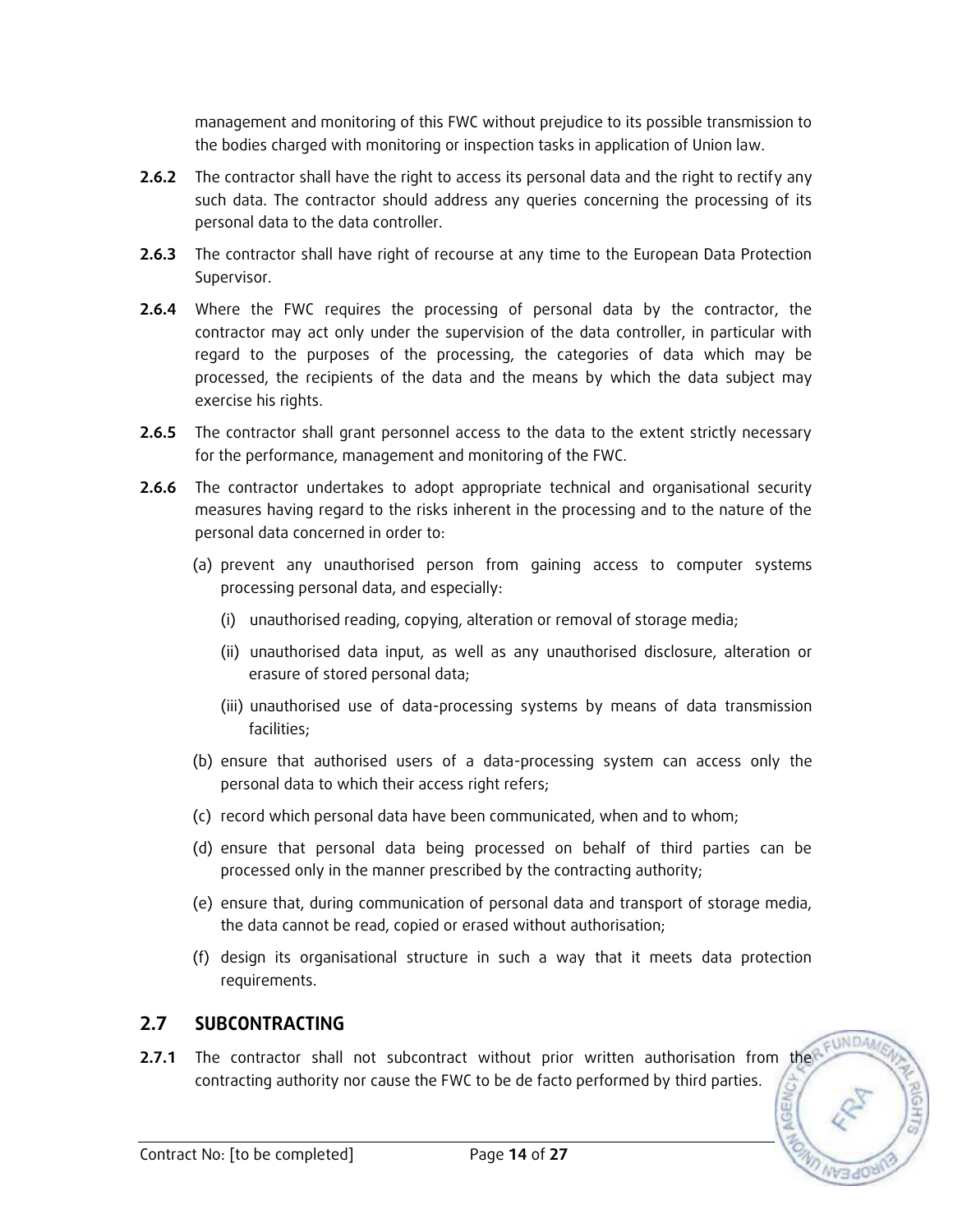- **2.7.2** Even where the contracting authority authorises the contractor to subcontract to third parties, it shall nevertheless remain bound by its contractual obligations and shall be solely responsible for the proper performance of this FWC.
- **2.7.3** The contractor shall make sure that the subcontract does not affect rights and guarantees granted to the contracting authority by virtue of this FWC, notably by Article 2.16.

# **2.8 AMENDMENTS**

- **2.8.1** Any amendment to the FWC or order form or specific contract shall be made in writing before fulfilment of all contractual obligations. An order form may not be deemed to constitute an amendment to the FWC.
- **2.8.2** The amendment may not have the purpose or the effect of making changes to the FWC or to order forms which might call into question the decision awarding the FWC, order form or result in unequal treatment of tenderers or contractors.

# **2.9 ASSIGNMENT**

- **2.9.1** The contractor shall not assign the rights, including claims for payments, and obligations arising from the FWC, in whole or in part, without prior written authorisation from the contracting authority.
- **2.9.2** In the absence of such authorisation, or in the event of failure to observe the terms thereof, the assignment of rights or obligations by the contractor shall not be enforceable against the contracting authority and shall have no effect on it.

# **2.10 FORCE MAJEURE**

- **2.10.1** 'Force majeure' means any unforeseeable and exceptional situation or event beyond the parties' control which prevents either of them from fulfilling any of their obligations under the FWC, which was not attributable to error or negligence on their part or on the part of subcontractors and which proves to be inevitable in spite of exercising due diligence. Any default of a service, defect in equipment or material or delays in making them available, unless they stem directly from a relevant case of force majeure, as well as labour disputes, strikes or financial difficulties, cannot be invoked as force majeure.
- **2.10.2** A party faced with force majeure shall formally notify the other party without delay, stating the nature, likely duration and foreseeable effects.
- **2.10.3** The party faced with force majeure shall not be held in breach of its contractual obligations if it has been prevented from fulfilling them by force majeure. Where the contractor is unable to fulfil its contractual obligations owing to force majeure, it shall have the right to remuneration only for the tasks actually executed.
- **2.10.4** The parties shall take all the necessary measures to limit any damage due to force FUNDA majeure.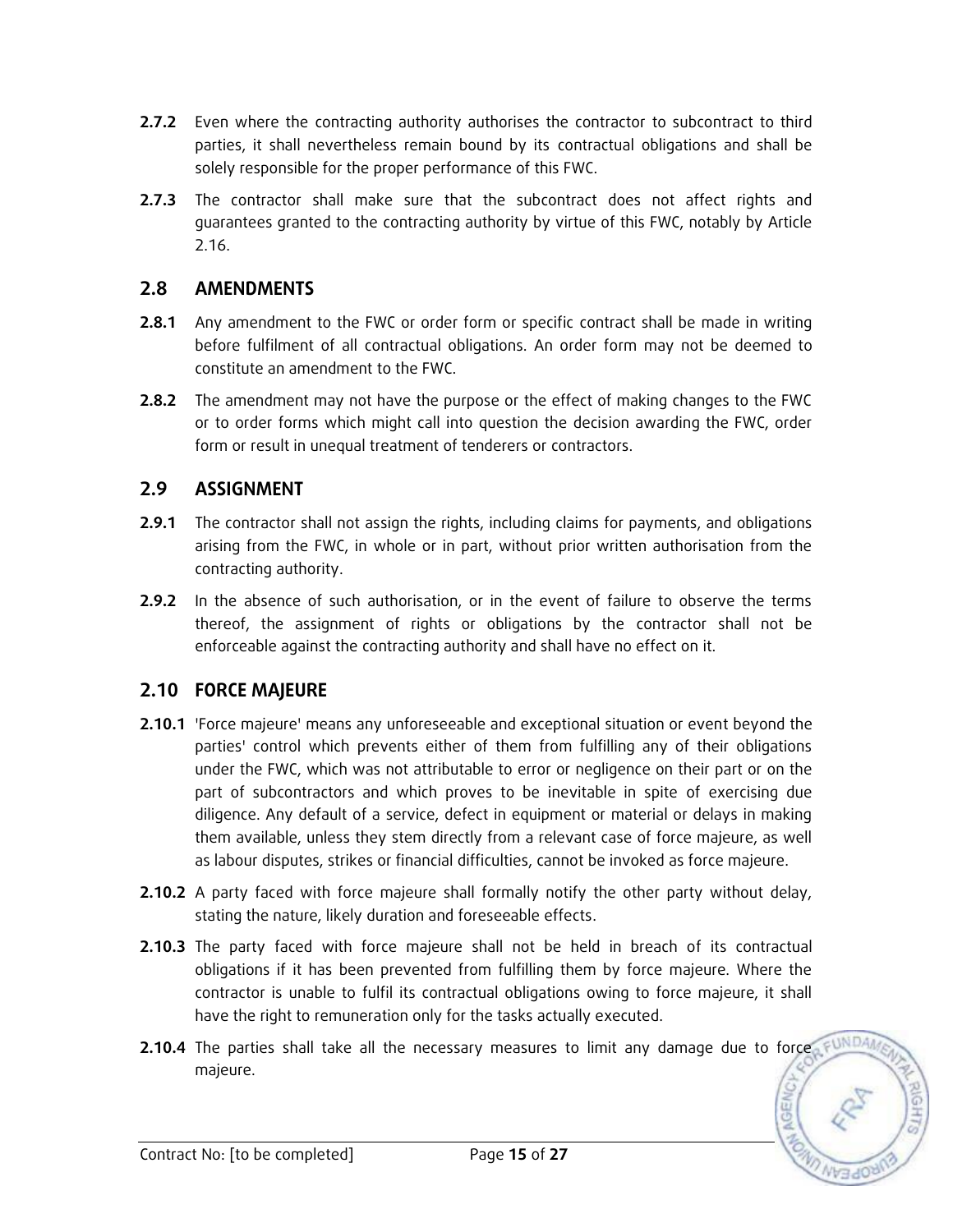# **2.11 LIQUIDATED DAMAGES**

The contracting authority may impose liquidated damages should the contractor fail to complete its contractual obligations, also with regard to the required quality level, according to the tender specifications.

Should the contractor fail to perform its contractual obligations within the time limits set by the FWC or the relevant order form, then, without prejudice to the contractor's actual or potential liability or to the contracting authority's right to terminate the FWC or the relevant order form, the contracting authority may impose liquidated damages for each and every calendar day of delay according to the following formula:

0.3 x (*V/d*)

*V* is the amount of the relevant purchase;

*d* is the duration specified in the relevant order form or, failing that, the period between the date specified in Article 1.4.1 and the date of delivery or performance specified in the relevant order form, expressed in calendar days.

The contractor may submit arguments against this decision within 30 days of receipt of the formal notification. In the absence of a reaction on its part or of written withdrawal by the contracting authority within 30 days of the receipt of such arguments, the decision imposing the liquidated damages shall become enforceable.

The parties expressly acknowledge and agree that any sums payable under this article are in the nature of liquidated damages and not penalties, and represent a reasonable estimate of fair compensation for the losses incurred due to failure to fulfil obligations which may be reasonably anticipated.

# **2.12 SUSPENSION OF THE CONTRACT**

# **2.12.1 Suspension by the contractor**

The contractor may suspend the performance of the FWC or order form or any part thereof if a case of force majeure makes such performance impossible or excessively difficult. The contractor shall inform the contracting authority about the suspension without delay, giving all the necessary reasons and details and the envisaged date for resuming the performance of the FWC or order form.

Once the circumstances allow resuming performance, the contractor shall inform the contracting authority immediately, unless the contracting authority has already terminated the FWC or order form.

# **2.12.2 Suspension by the contracting authority**

The contracting authority may suspend the performance of the FWC or order form or any part thereof:

(a) if the FWC or order form award procedure or the performance of the FWC prove to have been subject to substantial errors, irregularities or fraud;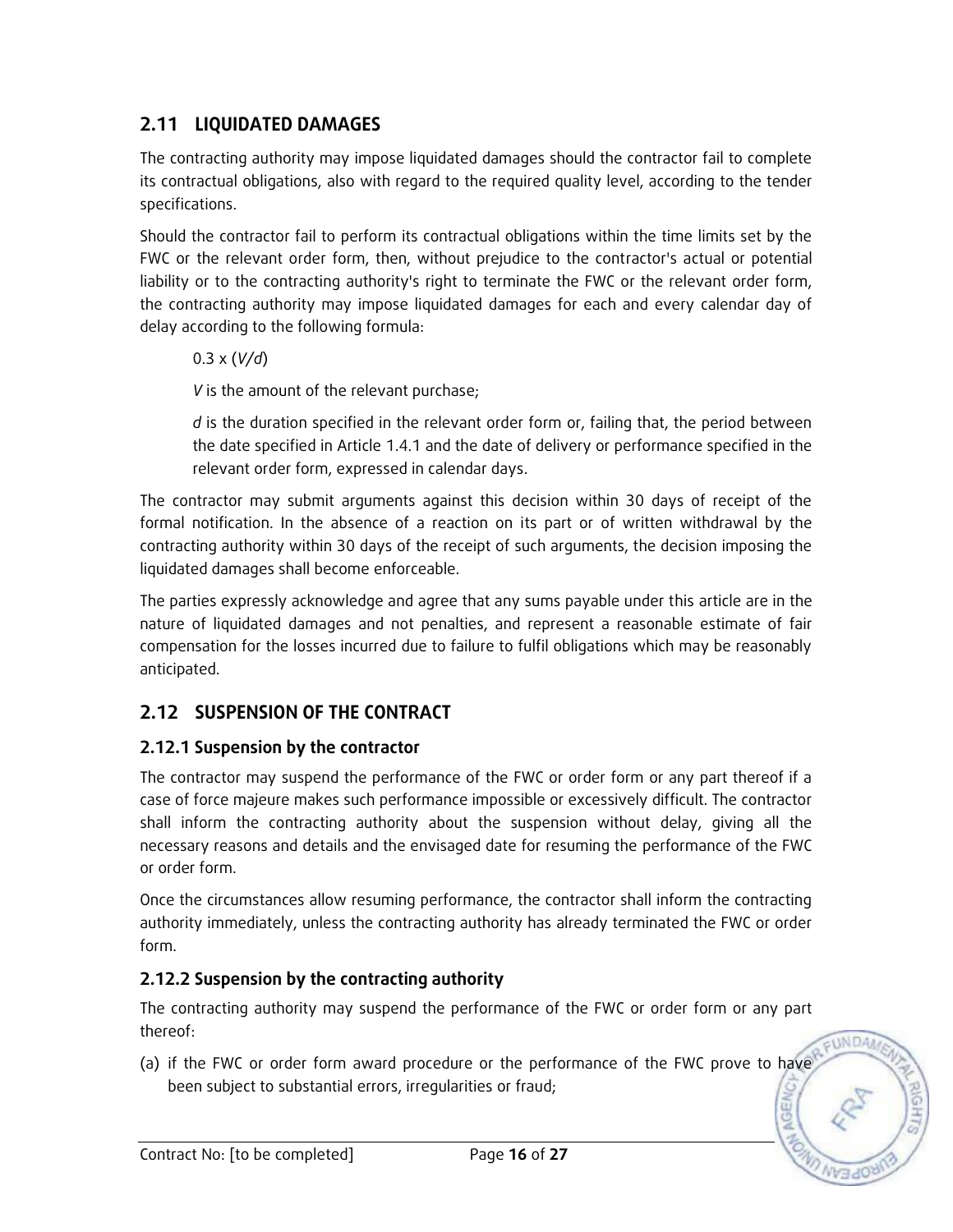(b) in order to verify whether presumed substantial errors, irregularities or fraud have actually occurred.

Suspension shall take effect on the day the contractor receives formal notification, or at a later date where the notification so provides. The contracting authority shall as soon as possible give notice to the contractor to resume the service suspended or inform the contractor that it is proceeding with termination of the FWC or order form. The contractor shall not be entitled to claim compensation on account of suspension of the FWC or order form or of part thereof.

# **2.13 TERMINATION OF THE FWC**

## **2.13.1 Grounds for termination**

The contracting authority may terminate the FWC or an order form respectively in the following circumstances:

- (a) if a change to the contractor's legal, financial, technical or organisational or ownership situation is likely to affect the performance of the FWC or order form substantially or call into question the decision to award the FWC;
- (b) if execution of the tasks under a pending order form has not actually commenced within 15 days of the date foreseen, and the new date proposed, if any, is considered unacceptable by the contracting authority, taking into account article 2.8.2;
- (c) if the contractor does not perform the FWC or an order form as established in the tender specifications or fails to fulfil another substantial contractual obligation; termination of three of more order forms on this ground shall constitute ground for termination of the FWC;
- (d) in the event of force majeure notified in accordance with article 2.10 or if the performance of the FWC or order form has been suspended by the contractor as a result of force majeure, notified in accordance with article 2.12, where either resuming performance is impossible or the modifications to the FWC or order form might call into question the decision awarding the FWC or order form, or result in unequal treatment of tenderers or contractors;
- (e) if the contractor is declared bankrupt, is being wound up, is having its affairs administered by the courts, has entered into an arrangement with creditors, has suspended business activities, is the subject of proceedings concerning those matters, or is in any analogous situation arising from a similar procedure provided for in national legislation or regulations;
- (f) if the contractor or any natural person with the power to represent it or take decisions on its behalf has been found guilty of professional misconduct proven by any means;
- (g) if the contractor is not in compliance with its obligations relating to the payment of social security contributions or the payment of taxes in accordance with the legal provisions of the country in which it is established or with those of the country of the applicable law of this FWC or those of the country where the FWC is to be performed;
- (h) if the contracting authority has evidence that the contractor or any natural persons with the power to represent it or take decisions on its behalf have committed fraud, corruption, or are involved in a criminal organisation, money laundering or any other illegal activity detrimental to the Union's financial interests;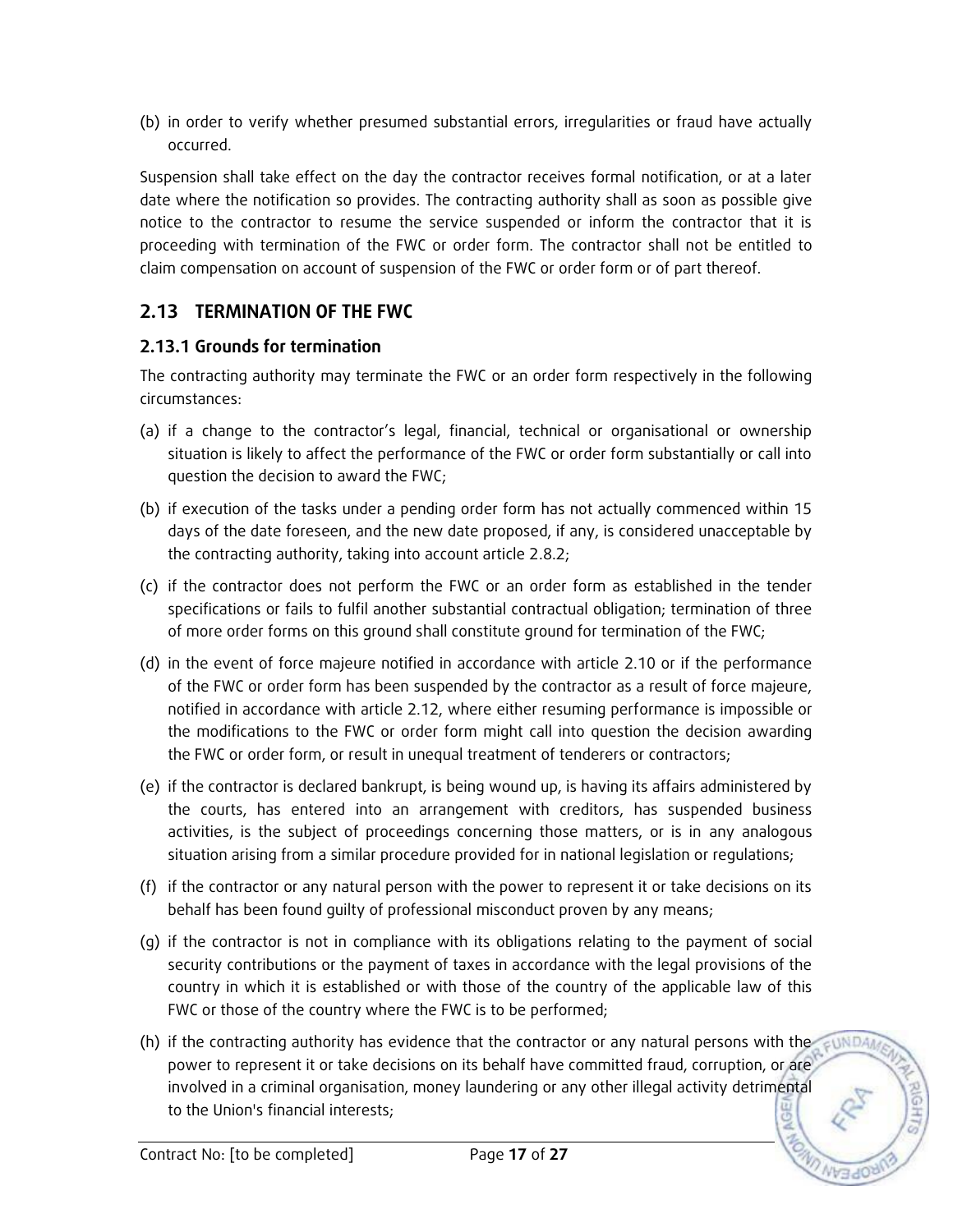- (i) if the contracting authority has evidence that the contractor or any natural persons with the power to represent it or take decisions on its behalf have committed substantial errors, irregularities or fraud in the award procedure or the performance of the FWC, including in the event of submission of false information;
- (j) if the contractor is unable, through its own fault, to obtain any permit or licence required for performance of the FWC or order form;
- (k) if the needs of the contracting authority change and it no longer requires new supplies under the FWC.

## **2.13.2 Procedure for termination**

When the contracting authority intends to terminate the FWC or order form it shall formally notify the contractor of its intention specifying the grounds thereof. The contracting authority shall invite the contractor to make any observations and, in the case of point (c) of Article 2.13.1, to inform the contracting authority about the measures taken to continue the fulfilment of its contractual obligations, within 30 days from receipt of the notification.

If the contracting authority does not confirm acceptance of these observations by giving written approval within 30 days of receipt, the termination procedure shall proceed. In any case of termination the contracting authority shall formally notify the contractor about its decision to terminate the FWC or order form. In the cases referred to in points (a), (b), (c), (e), (q), (j), (k) and (l) of Article 2.13.1 the formal notification shall specify the date on which the termination takes effect. In the cases referred to in points  $(d)$ ,  $(f)$ ,  $(h)$ , and  $(i)$  of Article 2.13.1 the termination shall take effect on the day following the date on which notification of termination is received by the contractor.

### **2.13.3 Effects of termination**

In the event of termination, the contractor shall waive any claim for consequential damages, including any loss of anticipated profits for uncompleted work. On receipt of the notification of termination, the contractor shall take all the appropriate measures to minimise costs, prevent damages, and cancel or reduce its commitments. The contractor shall have 60 days from the date of termination to draw up the documents required by the special conditions or order forms for the tasks already executed on the date of termination and produce an invoice if necessary. The contracting authority may recover any amounts paid under the FWC.

The contracting authority may claim compensation for any damage suffered in the event of termination.

On termination the contracting authority may engage any other contractor to deliver the supplies or provide or complete the related services. The contracting authority shall be entitled to claim from the contractor all extra costs incurred in this regard, without prejudice to any other rights or guarantees it may have under the FWC.

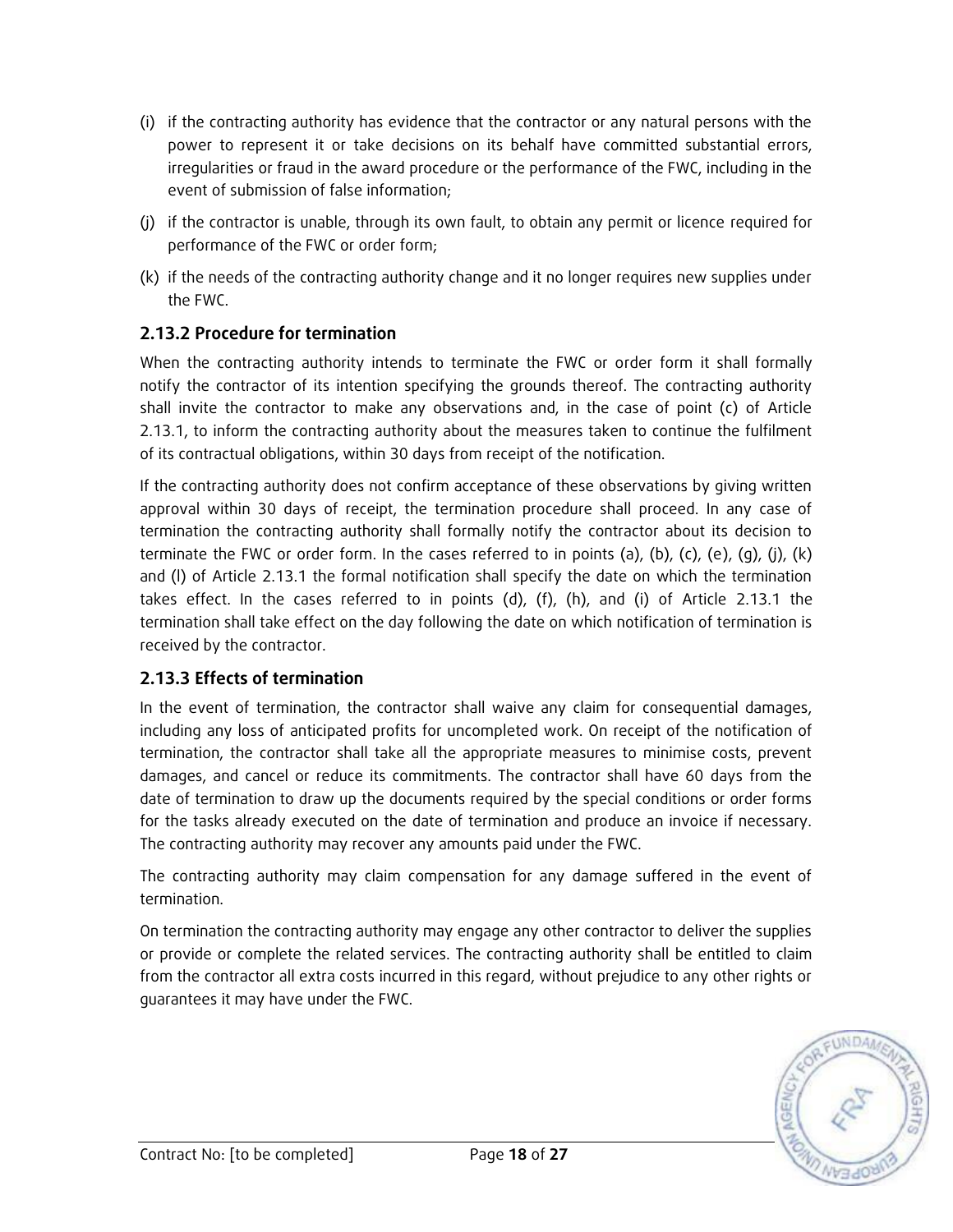# **2.14 REPORTING AND PAYMENTS**

# **2.14.1 Date of payment**

Payments shall be deemed to be effected on the date when they are debited to the contracting authority's account.

## **2.14.2 Currency**

The FWC shall be in euros.

Payments shall be executed in euros or in the local currency as provided for in Article 1.5.

Conversion between the euro and another currency shall be made according to the daily euro exchange rate published in the Official Journal of the European Union or, failing that, at the monthly accounting exchange rate established by the European Commission and published on its website, applicable on the day on which the payment order is issued by the contracting authority.

# **2.14.3 Costs of transfer**

The costs of the transfer shall be borne in the following way:

- (a) costs of dispatch charged by the bank of the contracting authority shall be borne by the contracting authority,
- (b) cost of receipt charged by the bank of the contractor shall be borne by the contractor,
- (c) costs for repeated transfer caused by one of the parties shall be borne by the party causing repetition of the transfer.

# **2.14.4 Invoices and Value Added Tax**

Invoices shall contain the contractor's identification, the amount, the currency and the date, as well as the FWC reference and reference to the order form.

Invoices shall indicate the place of taxation of the contractor for value added tax (VAT) purposes and shall specify separately the amounts not including VAT and the amounts including VAT.

The contracting authority is, as a rule, exempt from all taxes and duties, including VAT, pursuant to the provisions of Articles 3 and 4 of the Protocol on the Privileges and Immunities of the European Union.

The contractor shall accordingly complete the necessary formalities with the relevant authorities to ensure that the supplies and services required for performance of the FWC are exempt from taxes and duties, including VAT exemption.

# **2.14.5 Pre-financing and performance guarantees**

Pre-financing guarantees shall remain in force until the pre-financing is cleared against payment of the balance and, in case the latter takes the form of a debit note, three months after the debit note is notified to the contractor. The contracting authority shall release the guarantee within the following month.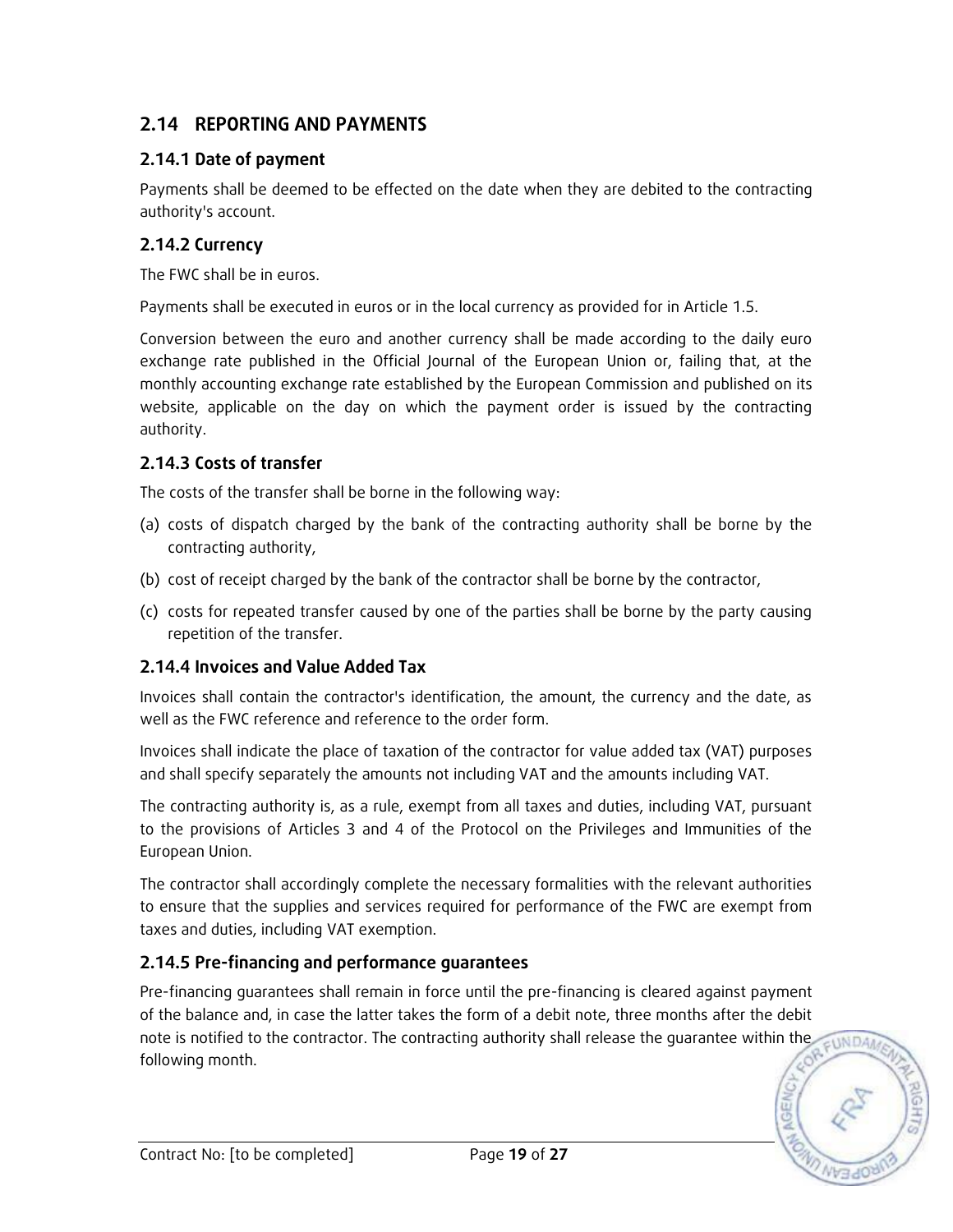Performance guarantees shall cover delivery of supplies and performance of the related services in accordance with the terms set out in the tender specifications until their final acceptance by the contracting authority. The amount of the performance guarantee shall not exceed the total price of the order form. The guarantee shall provide that it remains in force until final acceptance. The contracting authority shall release the guarantee within a month following the date of final acceptance.

Where, in accordance with Article 1.4, a financial guarantee is required for the payment of prefinancing, or as performance guarantee, it shall fulfil the following conditions:

- (a) the financial guarantee is provided by a bank or an approved financial institution or, at the request of the contractor and agreement by the contracting authority, by a third party;
- (b) the guarantor stands as first-call guarantor and does not require the contracting authority to have recourse against the principal debtor (the contractor).

The cost of providing such guarantee shall be borne by the contractor.

## **2.14.6 Payment of the balance**

The contractor shall submit an invoice within 60 days following receipt of the certificate of conformity of the supplies signed by the contracting authority, accompanied by a final progress report or any other documents provided for in the FWC or order form.

Upon receipt, the contracting authority shall pay the amount due as final payment, within the period specified in Article 1.4, provided the invoice and documents have been approved and without prejudice to Article 2.14.7. Approval of the invoice and documents shall not imply recognition of the regularity or of the authenticity, completeness and correctness of the declarations and information they contain.

Payment of the balance may take the form of recovery.

# **2.14.7 Suspension of the time allowed for payment**

The contracting authority may suspend the payment periods specified in Article 1.4 at any time by notifying the contractor that its invoice cannot be processed, either because it does not comply with the provisions of the FWC, or because the appropriate documents have not been produced.

The contracting authority shall inform the contractor in writing as soon as possible of any such suspension, giving the reasons for it.

Suspension shall take effect on the date the notification is sent by the contracting authority. The remaining payment period shall start to run again from the date on which the requested information or revised documents are received or the necessary further verification, including on-the-spot checks, is carried out. Where the suspension period exceeds two months, the contractor may request the contracting authority to justify the continued suspension.

Where the payment periods have been suspended following rejection of a document referred to **FUNDAM** in the first paragraph and the new document produced is also rejected, the contracting authority reserves the right to terminate the order form in accordance with Article 2.13.1(c).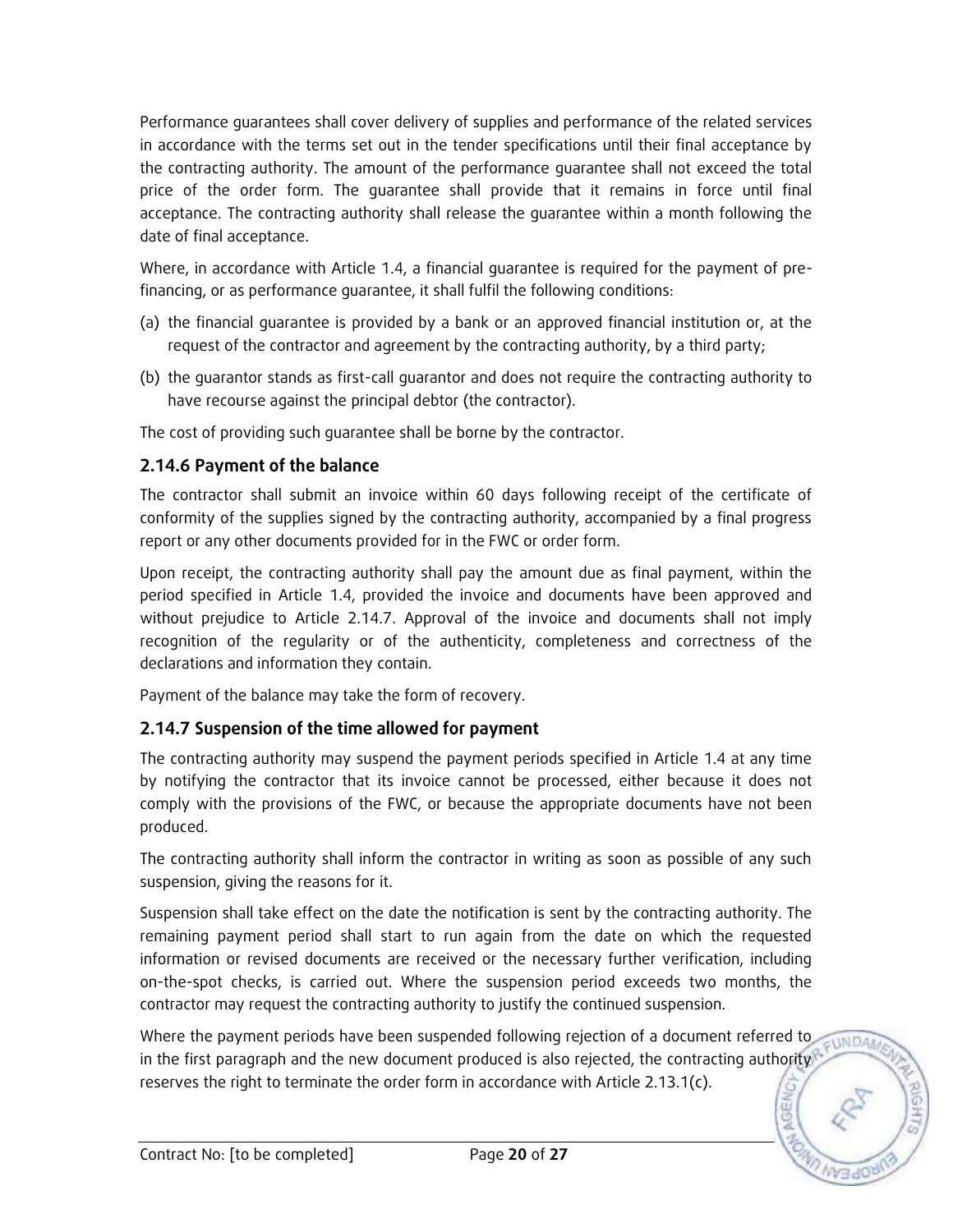### **2.14.8 Interest on late payment**

On expiry of the payment periods specified in Article 1.4, and without prejudice to Article 2.14.7, the contractor is entitled to interest on late payment at the rate applied by the European Central Bank for its main refinancing operations in Euros (the reference rate) plus eight points. The reference rate shall be the rate in force on the first day of the month in which the payment period ends, as published in the C series of the *Official Journal of the European Union*.

The suspension of the payment period in accordance with Article 2.14.7 may not be considered as a late payment.

Interest on late payment shall cover the period running from the day following the due date for payment up to and including the date of actual payment as defined in Article 2.14.1.

However, when the calculated interest is lower than or equal to EUR 200, it shall be paid to the contractor only upon request submitted within two months of receiving late payment.

# **2.15 RECOVERY**

- **2.15.1** If an amount is to be recovered under the terms of the FWC, the contractor shall repay the contracting authority the amount in question according to the terms and by the date specified in the debit note.
- **2.15.2** If the obligation to pay the amount due is not honoured by the date set by the contracting authority in the debit note, the amount due shall bear interest at the rate indicated in Article 2.14.8. Interest on late payments shall cover the period from the day following the due date for payment up to and including the date when the contracting authority receives the full amount owed.

Any partial payment shall first be entered against charges and interest on late payment and then against the principal amount.

**2.15.3** If payment has not been made by the due date, the contracting authority may, after informing the contractor in writing, recover the amounts due by offsetting them against any amounts owed to the contractor by the Union or by the European Atomic Energy Community or by calling in the financial guarantee, where provided for in Article 1.4 or in the order form.

# **2.16 CHECKS AND AUDITS**

**2.16.1** The contracting authority and the European Anti-Fraud Office may check or have an audit on the performance of the FWC. It may be carried out either directly by its own staff or by any other outside body authorised to do so on its behalf.

Such checks and audits may be initiated during the performance of the FWC and during a period of five years which starts running from the date of expiry of the FWC.

The audit procedure shall be deemed to be initiated on the date of receipt of the relevant letter sent by the contracting authority. Audits shall be carried out on a confidential basis.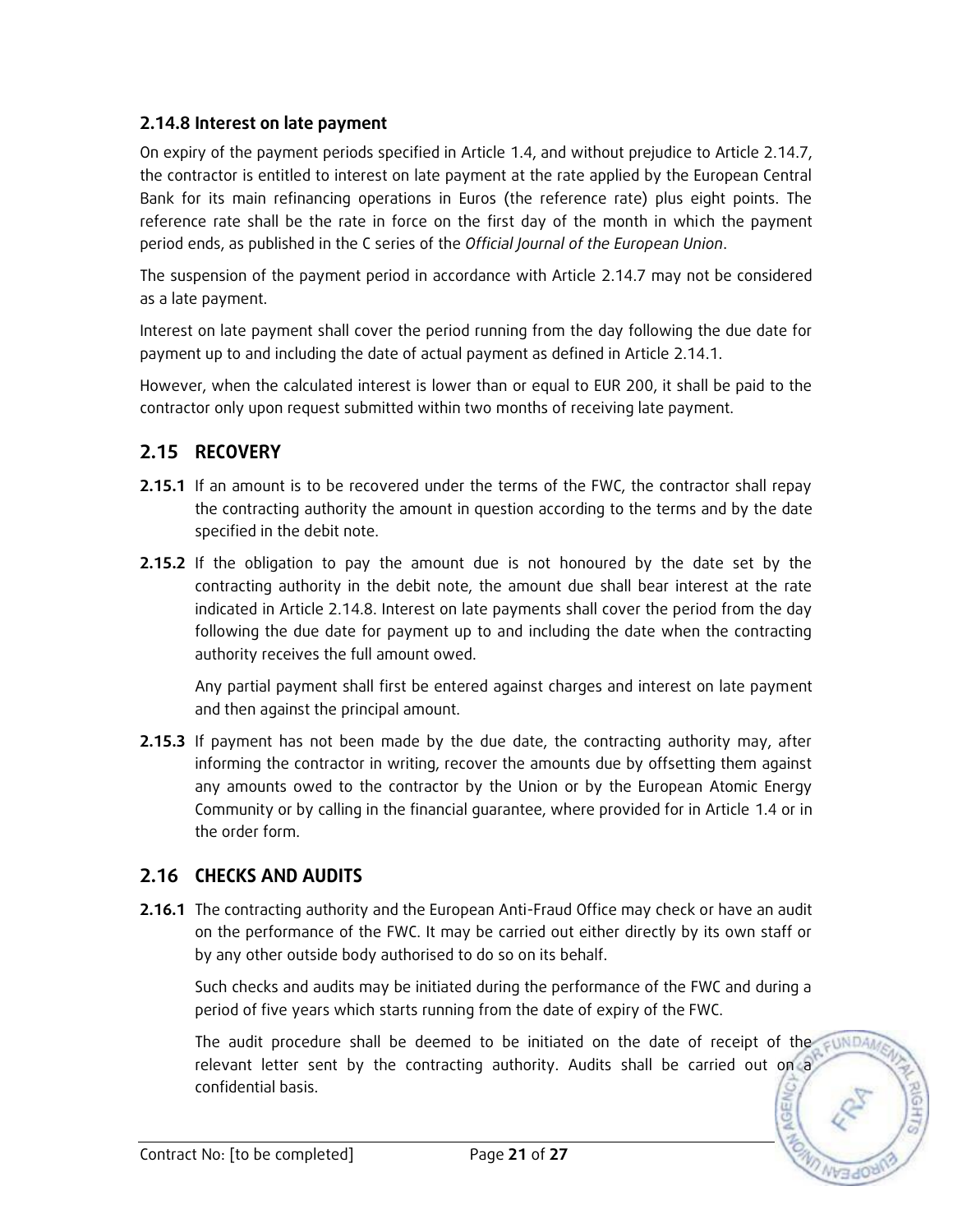- **2.16.2** The contractor shall keep all original documents stored on any appropriate medium, including digitised originals when they are authorised by national law and under the conditions laid down therein, for a period of five years which starts running from the date of expiry of the FWC.
- **2.16.3** The contractor shall allow the contracting authority's staff and outside personnel authorised by the contracting authority the appropriate right of access to sites and premises where the FWC is performed and to all the information, including information in electronic format, needed in order to conduct such checks and audits. The contractor shall ensure that the information is readily available at the moment of the check or audit and, if so requested, that information be handed over in an appropriate form.
- **2.16.4** On the basis of the findings made during the audit, a provisional report shall be drawn up. It shall be sent to the contractor, which shall have 30 days following the date of receipt to submit observations. The final report shall be sent to the contractor within 60 days following the expiry of that deadline.

On the basis of the final audit findings, the contracting authority may recover all or part of the payments made and may take any other measures which it considers necessary.

- **2.16.5** By virtue of Council Regulation (Euratom, EC) No 2185/96 of 11 November 1996 concerning on-the-spot checks and inspection carried out by the Commission in order to protect the European Communities' financial interests against fraud and other irregularities and Regulation (EC) No 1073/1999 of the European Parliament and the Council of 25 May 1999 concerning investigation conducted by the European Anti-Fraud Office (OLAF), the OLAF may also carry out on the spot checks and inspections in accordance with the procedures laid down by Union law for the protection of the financial interests of the Union against fraud and other irregularities. Where appropriate, the findings may lead to recovery by the contracting authority.
- **2.16.6** The Court of Auditors shall have the same rights as the contracting authority, notably right of access, for the purpose of checks and audits.

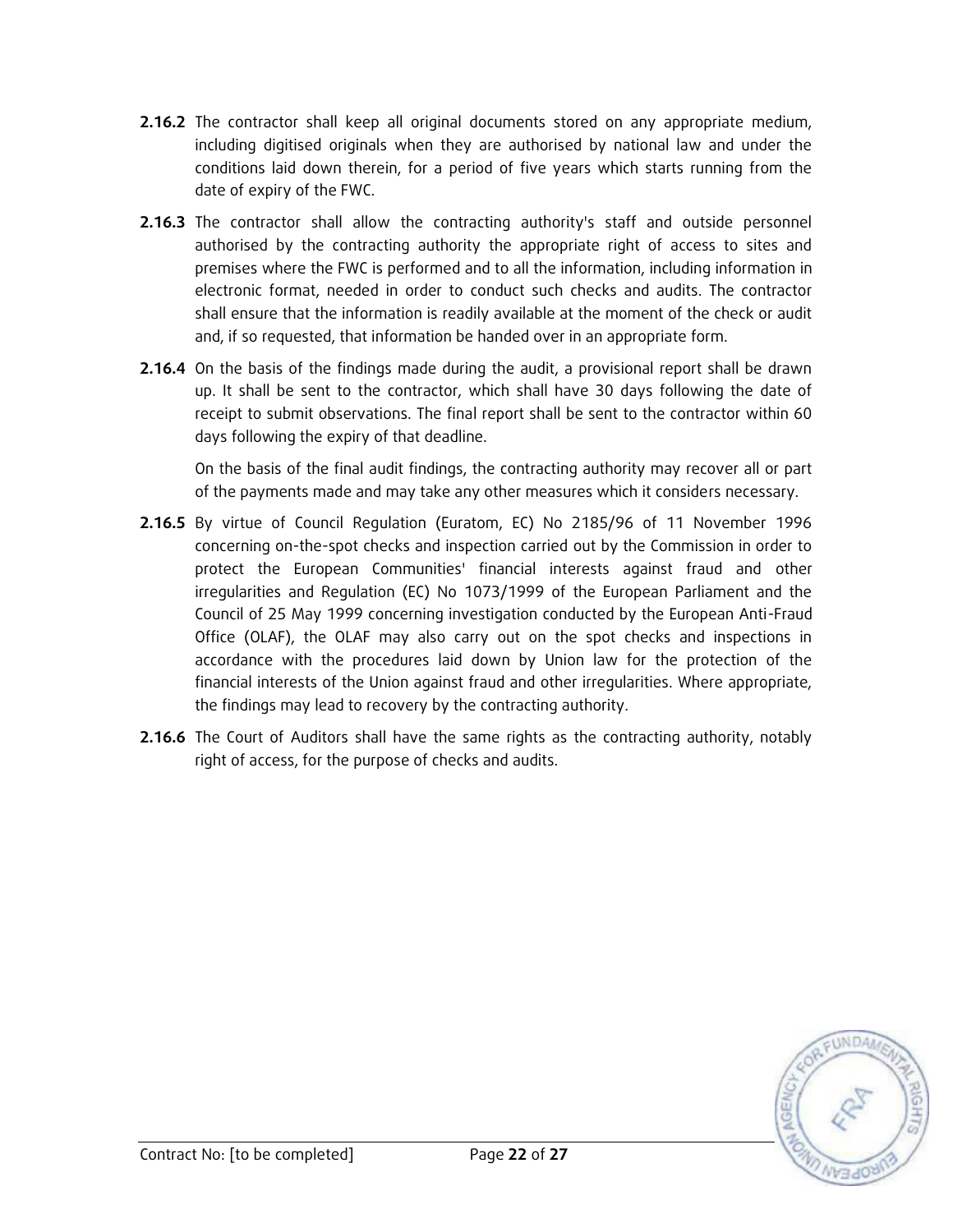| <b>EUROPEAN UNION AGENCY FOR FUNDAMENTAL RIGHTS</b> |  |
|-----------------------------------------------------|--|
| Schwarzenbergplatz 11, A-1040 Vienna, Austria       |  |



| Department                                                                                                                                                                                                                                                                                         |                                                                                                                                                                                            | <b>ORDER FORM</b>                       |                                                                  |                                                                                                                                                       | Number                               | Sheet                                       | Date and reference of your |                               |  |              |  |  |
|----------------------------------------------------------------------------------------------------------------------------------------------------------------------------------------------------------------------------------------------------------------------------------------------------|--------------------------------------------------------------------------------------------------------------------------------------------------------------------------------------------|-----------------------------------------|------------------------------------------------------------------|-------------------------------------------------------------------------------------------------------------------------------------------------------|--------------------------------------|---------------------------------------------|----------------------------|-------------------------------|--|--------------|--|--|
| [to be completed]                                                                                                                                                                                                                                                                                  |                                                                                                                                                                                            | (to be mentioned in all correspondence) |                                                                  |                                                                                                                                                       | οf<br>sheets                         | No                                          |                            | quote                         |  |              |  |  |
|                                                                                                                                                                                                                                                                                                    | [to be                                                                                                                                                                                     |                                         |                                                                  |                                                                                                                                                       |                                      |                                             |                            |                               |  |              |  |  |
| Tel.:                                                                                                                                                                                                                                                                                              | completed]                                                                                                                                                                                 | No:                                     |                                                                  | [to be completed]                                                                                                                                     |                                      | 1                                           | $\mathbf{1}$               | [to be completed]             |  |              |  |  |
| Fax:                                                                                                                                                                                                                                                                                               | [to be<br>completed]                                                                                                                                                                       | Contractor's code:                      |                                                                  | [to be completed]                                                                                                                                     |                                      |                                             |                            |                               |  |              |  |  |
|                                                                                                                                                                                                                                                                                                    |                                                                                                                                                                                            | Country of origin:                      |                                                                  | [to be completed]                                                                                                                                     |                                      |                                             | [official legal form]      |                               |  |              |  |  |
| Currency of payment:<br><b>EUR</b>                                                                                                                                                                                                                                                                 |                                                                                                                                                                                            |                                         |                                                                  |                                                                                                                                                       |                                      |                                             | [official address in full] |                               |  |              |  |  |
|                                                                                                                                                                                                                                                                                                    |                                                                                                                                                                                            |                                         |                                                                  | Code country of origin/currency: [complete]/EUR                                                                                                       |                                      |                                             |                            |                               |  |              |  |  |
|                                                                                                                                                                                                                                                                                                    | This order is governed by the provisions of Framework Contract No [to be completed] in force from [to be completed] to [to be completed]                                                   |                                         |                                                                  |                                                                                                                                                       |                                      |                                             |                            |                               |  |              |  |  |
|                                                                                                                                                                                                                                                                                                    | Acceptance of this order implies that the contractor waives all other terms of business or of execution of the services/goods.                                                             |                                         |                                                                  |                                                                                                                                                       |                                      |                                             |                            |                               |  |              |  |  |
|                                                                                                                                                                                                                                                                                                    |                                                                                                                                                                                            | DESCRIPTION OF THE GOODS OR SERVICES    |                                                                  |                                                                                                                                                       |                                      | <b>UNIT</b>                                 | PRICE in €                 |                               |  |              |  |  |
|                                                                                                                                                                                                                                                                                                    |                                                                                                                                                                                            |                                         |                                                                  |                                                                                                                                                       |                                      |                                             |                            | QUANTITY<br><b>UNIT PRICE</b> |  | <b>TOTAL</b> |  |  |
|                                                                                                                                                                                                                                                                                                    |                                                                                                                                                                                            |                                         |                                                                  |                                                                                                                                                       |                                      |                                             |                            |                               |  |              |  |  |
|                                                                                                                                                                                                                                                                                                    |                                                                                                                                                                                            |                                         |                                                                  |                                                                                                                                                       |                                      |                                             |                            |                               |  |              |  |  |
|                                                                                                                                                                                                                                                                                                    | If the purchase order is subject to VAT outside Austria, but within the scope of application<br>of Council Directive 77/388/EEC of 17 May 1977 in its current legally valid wording, the   |                                         |                                                                  |                                                                                                                                                       |                                      | Packaging:                                  |                            |                               |  |              |  |  |
|                                                                                                                                                                                                                                                                                                    | Contractor declares to accept and process (submit to the relevant tax authorities) the duly                                                                                                |                                         |                                                                  |                                                                                                                                                       |                                      | Insurance:                                  |                            |                               |  |              |  |  |
|                                                                                                                                                                                                                                                                                                    | filled form according to Art. 15/10 of the specified Directive in order to enable the FRA to<br>pay the net price of the purchase order excluding VAT instead of relying on VAT refund. In |                                         |                                                                  |                                                                                                                                                       |                                      | Transport:                                  |                            |                               |  |              |  |  |
|                                                                                                                                                                                                                                                                                                    | this case, the FRA will only pay the net remuneration of the purchase order excluding VAT.                                                                                                 |                                         |                                                                  |                                                                                                                                                       |                                      | Assembly:                                   |                            |                               |  |              |  |  |
|                                                                                                                                                                                                                                                                                                    | [Where VAT is due in Belgium, the provisions of the contract constitute a request for VAT<br>exemption No 450, Article 42, paragraph 3.3 of the VAT code (circular 2/1978), provided       |                                         |                                                                  |                                                                                                                                                       |                                      | VAT:                                        |                            |                               |  |              |  |  |
|                                                                                                                                                                                                                                                                                                    | the contractor includes the following statement in the invoice(s): 'Exonération de la TVA,                                                                                                 |                                         |                                                                  |                                                                                                                                                       |                                      | <b>Total</b>                                |                            |                               |  |              |  |  |
|                                                                                                                                                                                                                                                                                                    | Article 42, paragraphe 3.3 du code de la TVA (circulaire 2/1978)' or an equivalent<br>statement in the Dutch or German language.]                                                          |                                         |                                                                  |                                                                                                                                                       |                                      | (No VAT):<br><b>Total</b>                   |                            |                               |  |              |  |  |
|                                                                                                                                                                                                                                                                                                    | [Where VAT is due in Luxembourg, the contractor shall include the following statement in                                                                                                   |                                         |                                                                  |                                                                                                                                                       |                                      | (VAT Incl.):                                |                            |                               |  |              |  |  |
|                                                                                                                                                                                                                                                                                                    | the invoices: 'Commande destinée à l'usage officiel de l'Union européenne. Exonération de                                                                                                  |                                         |                                                                  |                                                                                                                                                       |                                      |                                             |                            |                               |  |              |  |  |
| la TVA Article 43 § 1 k 2ième tiret de la loi modifiée du 12.02.79.' In case of intra-<br>Community purchases, the statement to be included in the invoices is: 'For the official use<br>of the European Union. VAT Exemption / European Union/ Article 151 of Council Directive<br>2006/112/EC.'] |                                                                                                                                                                                            |                                         |                                                                  |                                                                                                                                                       | Name:                                | Contractor's signature<br>[to be completed] |                            |                               |  |              |  |  |
|                                                                                                                                                                                                                                                                                                    | Delivery / performance dates:                                                                                                                                                              |                                         | from: [complete]                                                 | to: [complete]                                                                                                                                        |                                      |                                             |                            |                               |  |              |  |  |
|                                                                                                                                                                                                                                                                                                    | Payment: [to be completed]                                                                                                                                                                 |                                         |                                                                  |                                                                                                                                                       |                                      | Position:                                   | [to be completed]          |                               |  |              |  |  |
|                                                                                                                                                                                                                                                                                                    | Contractor's bank account: [to be completed]                                                                                                                                               |                                         |                                                                  |                                                                                                                                                       |                                      | Date:                                       |                            |                               |  |              |  |  |
|                                                                                                                                                                                                                                                                                                    |                                                                                                                                                                                            |                                         |                                                                  |                                                                                                                                                       |                                      | Place of delivery/performance:              |                            |                               |  |              |  |  |
| Invoicing address:<br>European Union Agency for Fundamental Rights                                                                                                                                                                                                                                 |                                                                                                                                                                                            |                                         |                                                                  |                                                                                                                                                       | Contact Person: [to be completed]    |                                             |                            |                               |  |              |  |  |
| for the attention of Administration Department                                                                                                                                                                                                                                                     |                                                                                                                                                                                            |                                         |                                                                  |                                                                                                                                                       | Place of delivery: [to be completed] |                                             |                            |                               |  |              |  |  |
| Schwarzenbergplatz 11, A-1040 Vienna, Austria                                                                                                                                                                                                                                                      |                                                                                                                                                                                            |                                         |                                                                  |                                                                                                                                                       |                                      |                                             |                            |                               |  |              |  |  |
| <b>Authorising Officer:</b>                                                                                                                                                                                                                                                                        |                                                                                                                                                                                            |                                         |                                                                  | The request for payment shall be admissible only if the                                                                                               |                                      |                                             |                            |                               |  |              |  |  |
| Signature:                                                                                                                                                                                                                                                                                         |                                                                                                                                                                                            |                                         | Contractor returns a signed copy of this purchase order with the |                                                                                                                                                       |                                      |                                             |                            |                               |  |              |  |  |
| [name - to be completed]<br>Date of issue:                                                                                                                                                                                                                                                         |                                                                                                                                                                                            |                                         |                                                                  | invoice.<br>This Contract shall be governed by Austrian law and any dispute<br>shall be brought before the Court of Justice of the European<br>Union. |                                      |                                             |                            |                               |  |              |  |  |
| Commitment nr.                                                                                                                                                                                                                                                                                     |                                                                                                                                                                                            |                                         | <b>Budget item</b>                                               |                                                                                                                                                       |                                      |                                             |                            |                               |  |              |  |  |
| [to be completed]<br>[to be completed]                                                                                                                                                                                                                                                             |                                                                                                                                                                                            |                                         |                                                                  |                                                                                                                                                       |                                      |                                             |                            |                               |  |              |  |  |
|                                                                                                                                                                                                                                                                                                    |                                                                                                                                                                                            |                                         |                                                                  |                                                                                                                                                       |                                      |                                             |                            |                               |  |              |  |  |

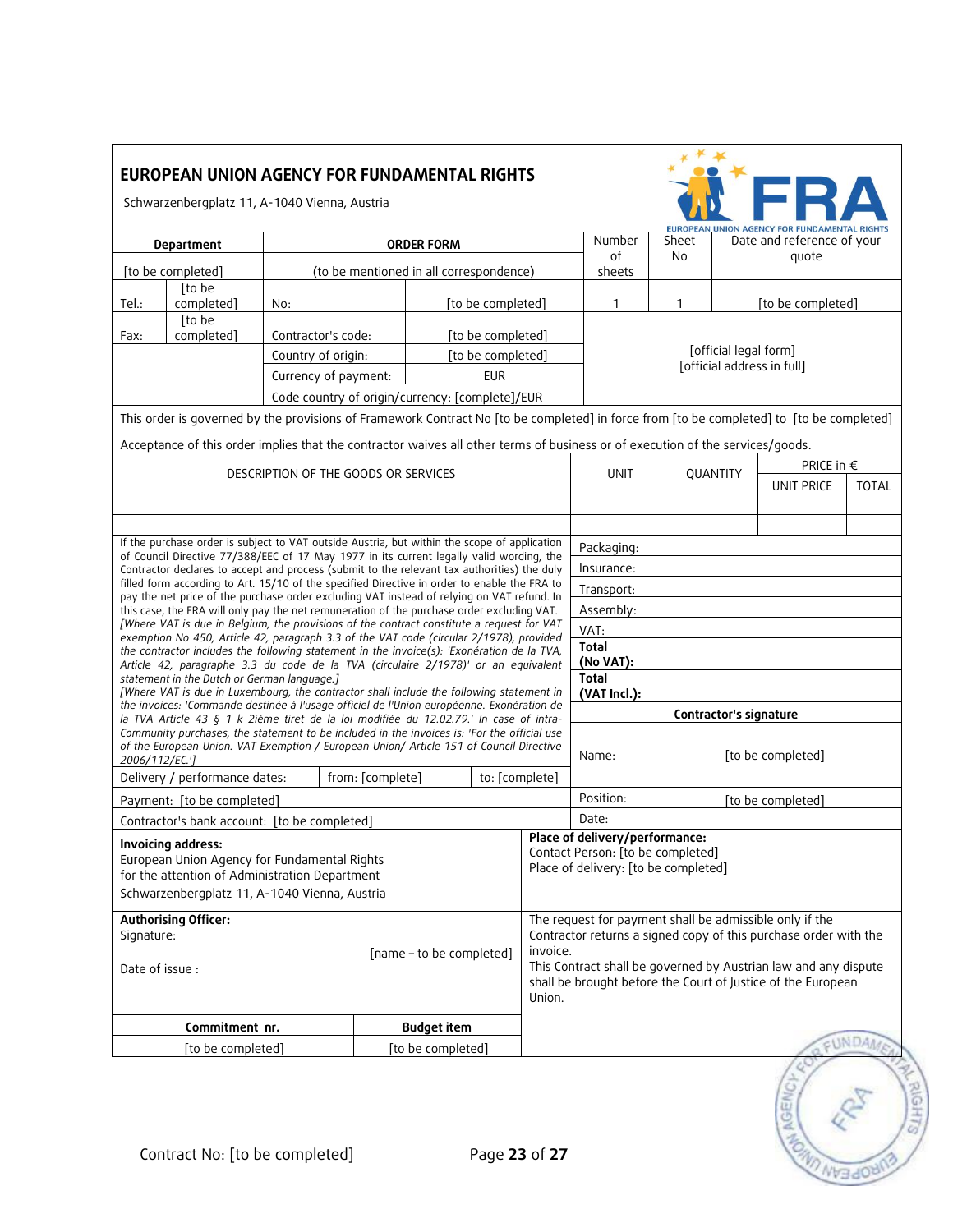# **ANNEX I**

# **Tender and Technical Specifications**

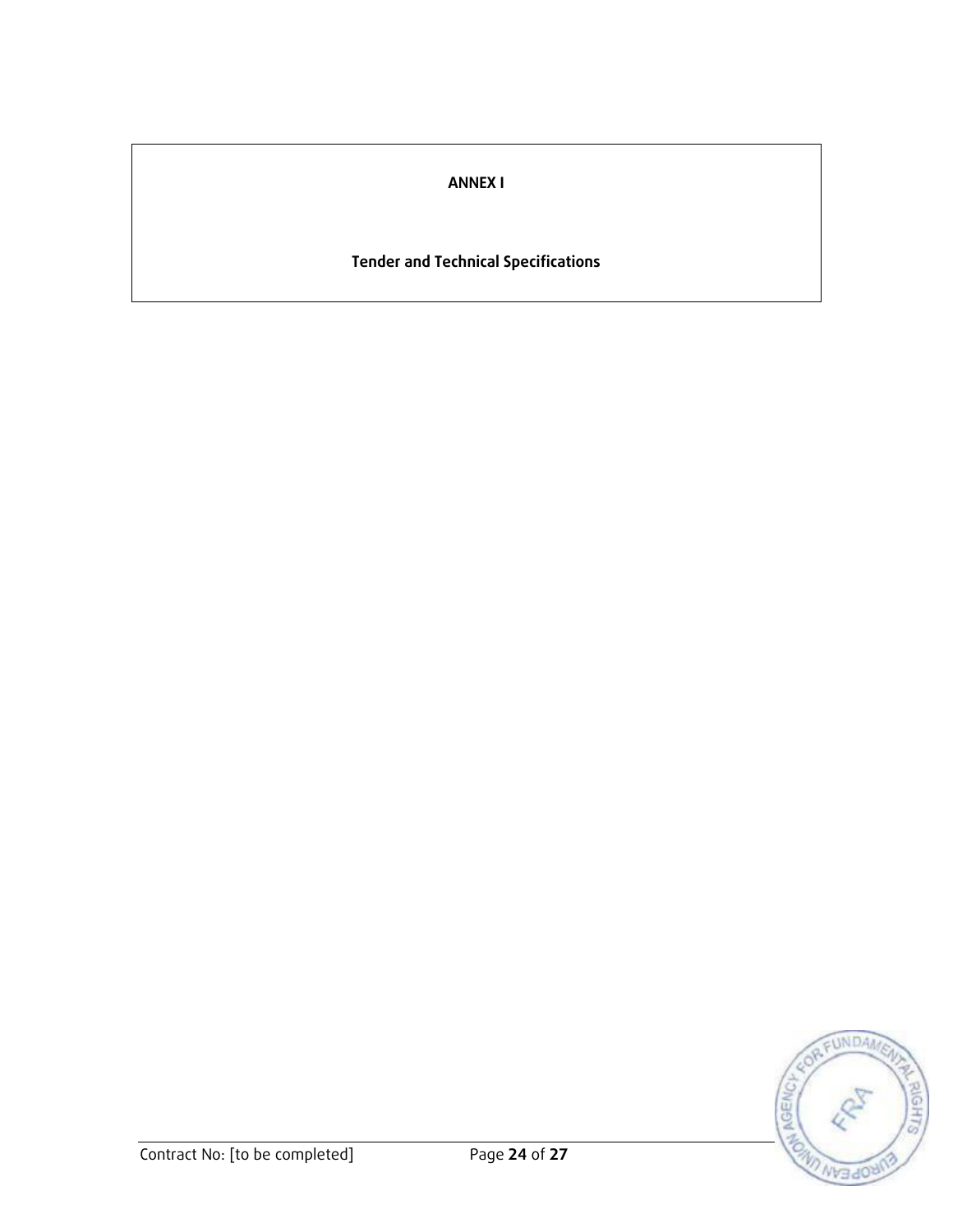### **ANNEX II**

#### **Contractor's Tender**

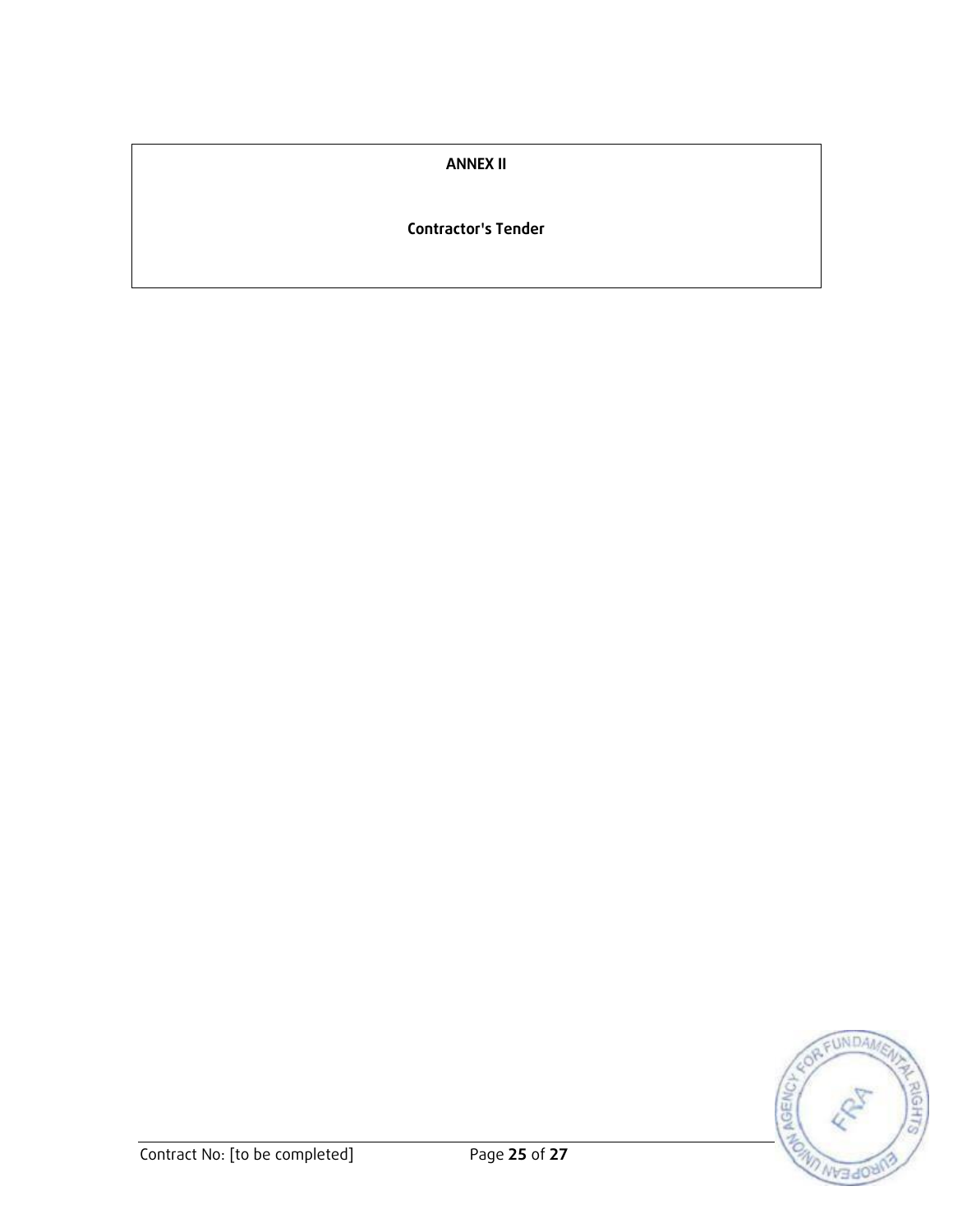**ANNEX III**

**Bank Identification Form and Legal Entities File**